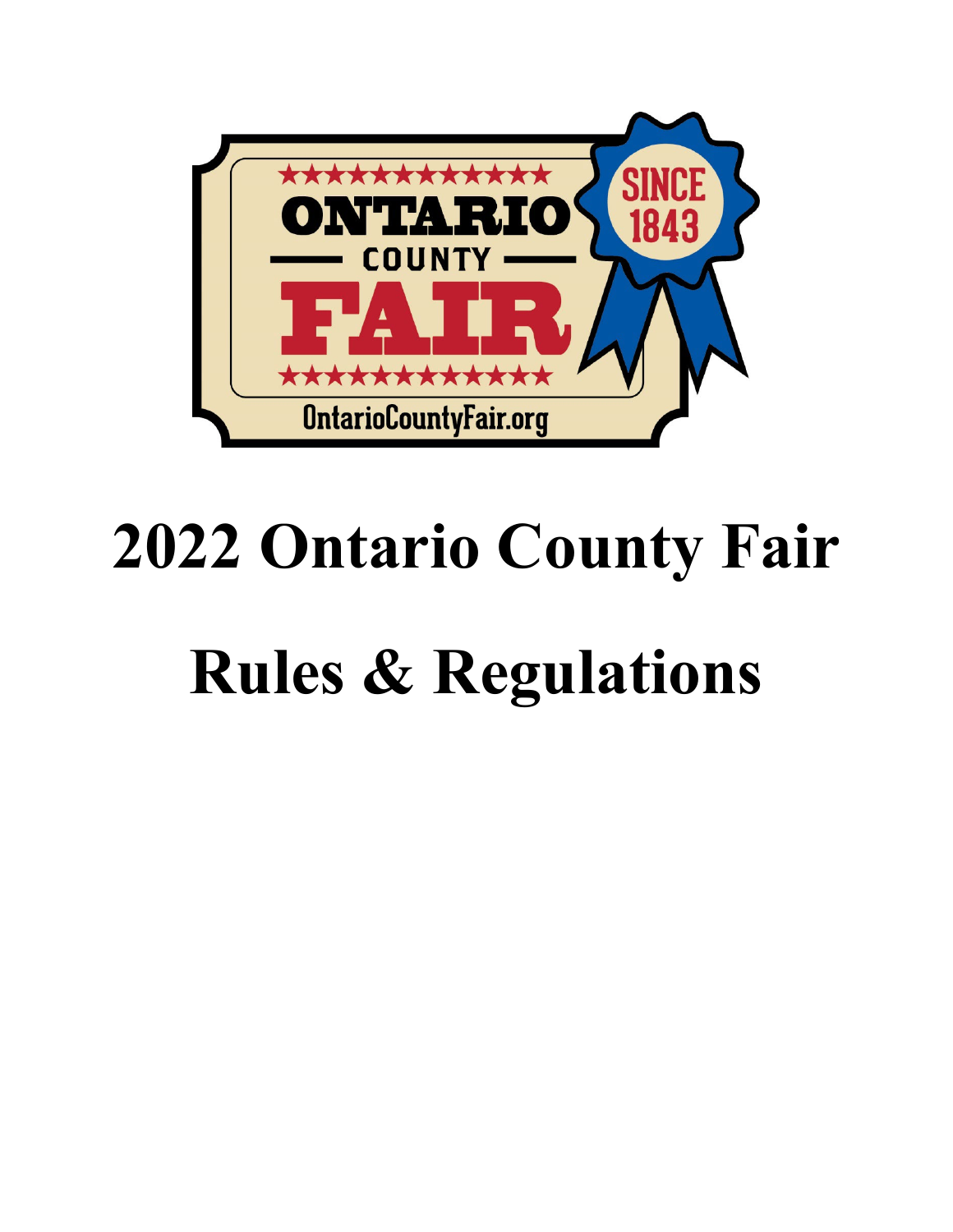Animal Health Requirement – Please refer to the Health Requirements on our website.

The following rules and regulations are made a part of the conditions under which all entries are accepted, and exhibit space or concession licenses are granted.

The Ontario County Agricultural Society (the Society) management reserves the final and absolute right to interpret these rules and regulations and arbitrarily settle and determine all matters, questions, and differences in regard thereto, or otherwise arising out of, connected with, or incident to the Fair. The Society reserves the right to reject any entry.

The Society reserves the right to amend or add to these rules and regulations as in its judgment may be deemed advisable. The Society is not responsible for any errors or omissions in the production of this book.

Any person who violates any of the following rules and regulations, or any special rule or rules, shall forfeit all privileges and premiums and be subject to such penalty as the management may order.

Lost articles should be promptly reported and turned in to the Secretary's office. Lost children should be reported and immediately taken to the Secretary's office.

The Management encourages the reporting of mistreatment or extortion by the concessionaires and any discourtesy or irregularity of its employees. Violation of local, state or federal laws should be reported promptly to the Police.

Weekly parking passes are available for exhibitors and family.

Address ALL communications to:

**Ontario County Agricultural Society PO Box 324 Canandaigua, NY 14424**

# Rule 1. Time for Making Entries

Entries are to be made through the online entry system available through the Fair website. Refer to registration deadlines to ensure your entry is made timely. Entries taken when completed and the Society reserves the right to limit due to space available.

Rule 2. Entry Payment by Credit Card or Check made payable to ONTARIO COUNTY FAIR.

Rule 3. Entries to be made in owner's name.

Rule 4. Examination of Entry.

Exhibitors are requested to examine their entries. Entries can be modified if a mistake is made prior to submission of invoice. There will be no refund of entry fees.

# Rule 5. Display of Entry Tags and Ribbons

An entry tag must be attached to each exhibit. This tag will be furnished by the Fair office. All entry tags and ribbons must be displayed during the exhibition. No consideration will be given by the judges to any article to which the entry tag is not attached. The judges will not award a premium to any animal or article which has not been properly entered.

# Rule 6. EntriesLimited to Capacity.

All entries will be limited to the capacity of our present buildings and will be recorded in the order received. The Society reserves the right to reject all entries after the capacity has been reached. No animal or article will be entitled to a place on the grounds until a proper entry thereof shall have been made, excepting in case of an emergency of the particular department concerned.

## Rule 7. Competition Defined

Competition is defined as a contest for supremacy between two or more products, articles or animals owned by separate exhibitors. Exhibitors having no competition in a class will be awarded a premium at the judge's discretion.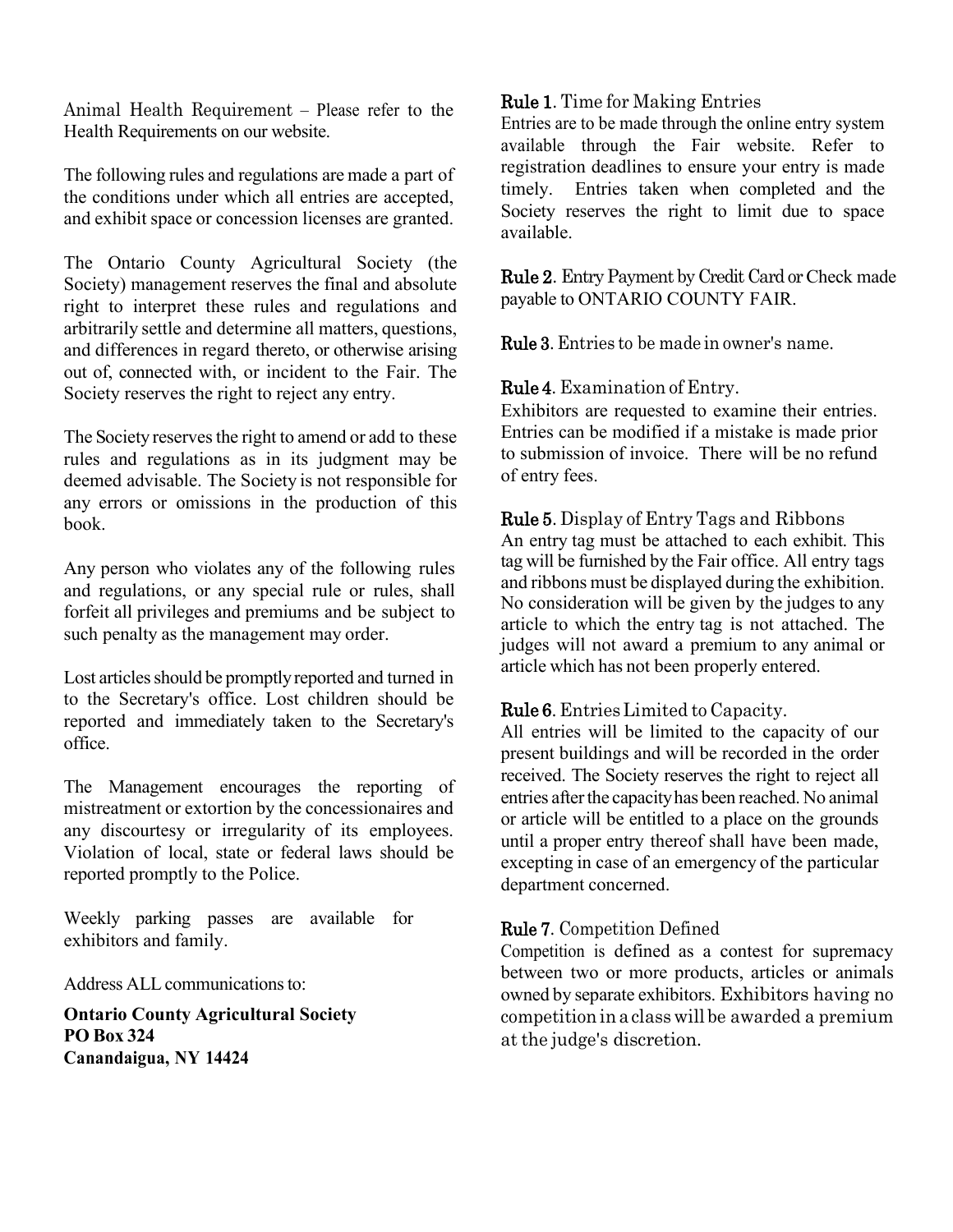# Rule 8. Ages of Animals

The ages of all animals must be given and satisfactorily verified, if required. Ages of all animals shall be computed from January first to July first, to determine in what class the animals shall be entered. Age of Exhibitor - For all open animal shows exhibitors must be Clover bud or older. Clover buds must have an adult with them while showing.

# Rule 9. Display of Exhibits and Animals

Exhibitors must show their exhibits whenever and, in such manner, as required by the Superintendent in charge of the Department. All animals will be shown in the ring and exhibitors must be ready to bring them out when called, either for judgment or parade. Failure to do so entails forfeiture of all prizes.

# Rule 10. Placing Exhibits

All exhibits must be placed according to department deadlines.

# Rule 11. Dismissal Times

Dismissal time for animals is Saturday after 8:00 pm, unless otherwise noted in the department. We encourage all departments to stay over till Sunday morning and enjoy the fair. Barns should be empty Sunday by 9 am so we can start cleaning up. Exhibitors who reside outside of Ontario County may begin packing up and leaving under the barn superintendent's supervision at 8pm Saturday, based on distance traveled. **No break down until 8:00 pm.** Milking cows may leave at 8 pm after their show, under the barn superintendent's supervision. This dismissal time will ensure quality exhibits on hand Saturday for our fair going public, and also relieve traffic congestion. All assistance in cleaning up on Sunday morning is greatly needed and appreciated. School Arts and Domestics will be available for pick up Tuesday after the fair from 5:00 - 7:00 PM at the fairgrounds.

Rule 12. Exhibitors Responsible for Entries The Society will not be responsible for the omission of any article or animal not entered in accordance with its rules.

# Rule 13. Revision of Premium List.

In revising the premium list for subsequent fairs, the Directors will take cognizance of the entries in several classes and will revise the premiums offered in proportion to the entries shown by exhibitors, making the premiums larger where exhibitors recognize the efforts of the Ontario County Agricultural Society to give a high-class exhibit as shown by the number and quality of entries made.

# Rule 14. Stalls and Forage for Animals.

Stalls or pens for animals will be provided without charge for exhibition. No feed or bedding of any description will be furnished to any Department. Included with showing comes the responsibility for keeping pens and alleys clean while exhibiting, and the responsibility for leaving all pens and alleys clean after being released. Check with Superintendent on release cleaning requirements. Exhibitors will receive only one warning from the show supervisor or appointed assistant concerning the appearance of their pens and "alleys". If the problem persists, any problem exhibitors will lose the right to show their animals and their premiums will be withheld. Each department may assess a stall cleaning fee to be paid with entry fees.

# Rule 15.On Grounds Parking

To ensure the safety of all and egress on-grounds parking by permit only. Loading and unloading may be permitted early morning at the discretion of the fair board. Vehicles must be moved to parking lot within 30 minutes. Campers are allowed one vehicle near camper as long as it does not block the fire lane. Violators will be towed at the owner expense. Animal Trailing Parking Lot – all trailers will be parked in designated areas.

# Rule 16. Entry Fees

Entry fees are due at time of entries.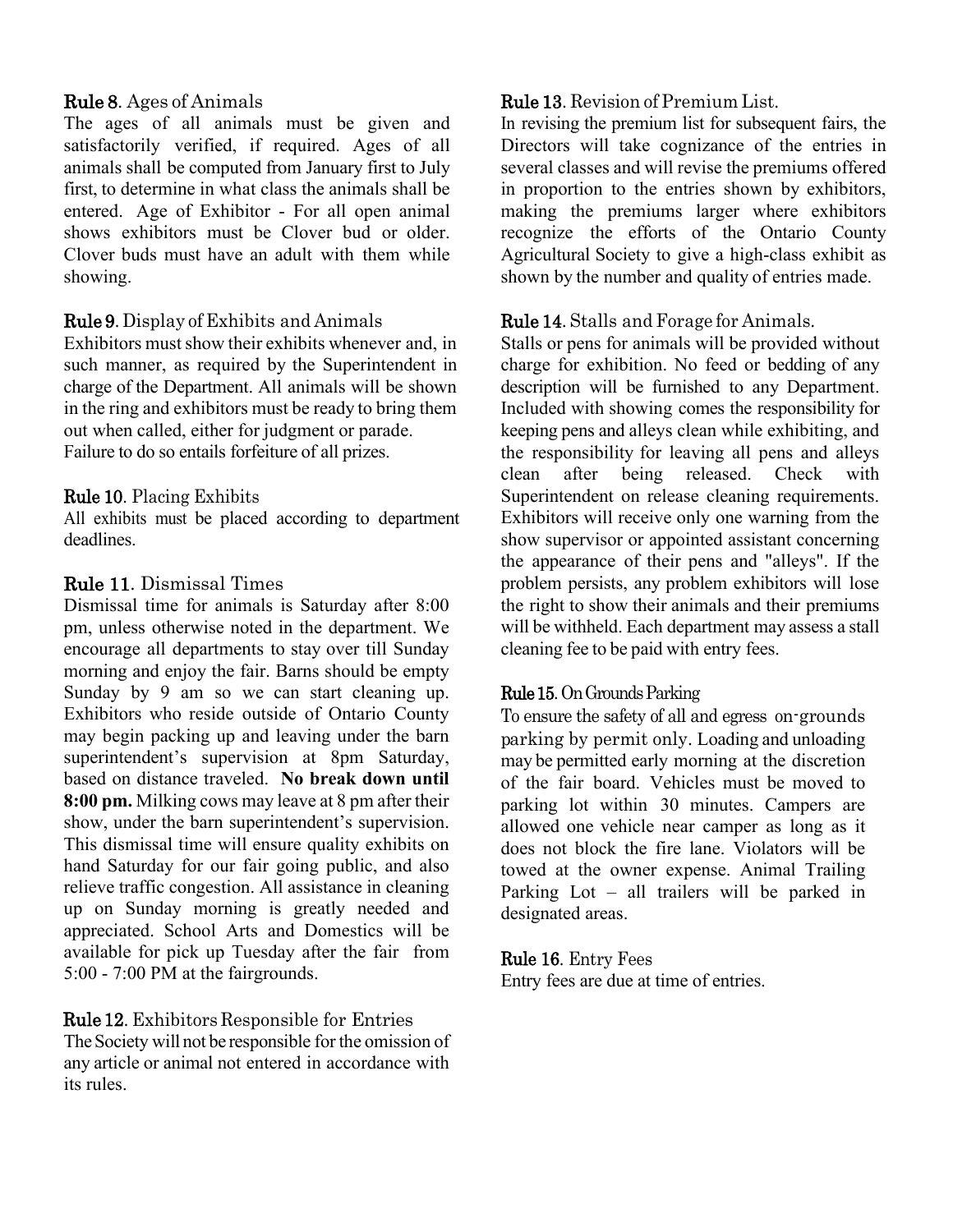## Rule 17.Liability

Every possible precaution and courtesywill be extended to exhibitors at the Ontario County Fair, but the Society will not be responsible for loss or damage of exhibits, animals or equipment in case of fire, theft or from Exhibitors, Helpers, Visitors, or Guests. The Society will use diligence to ensure the safety of articles entered for exhibition, after their arrival and placement but under no circumstances done to, or occasioned by or arising from any article on Exhibition, and the exhibitor shall indemnify the Fair and Management thereof, against all legal or other proceedings in regard thereto.

## Rule 18. Payment of Premiums

Premiums will be distributed at the discretion of the Ontario County Agricultural Society to the winners of the various awards as shown on the Judge's records. The Society reserves the right to wait until NYS premium monies are received to issue checks, and in the event the premium monies are deleted or decreased from the NYS budget, the Society reserves the right to adjust accordingly.

In paying premiums, no evidence of award shall be recognized except the judge's books and not from ribbons that may be attached to exhibits, as ribbons frequently become changed.

All checks issued for premiums must be presented for payment within 90 days. Exhibitors may donate back to the fair.

## Rule 19. Protests

All protests must be in writing, must state plainly the complaint, and must be delivered to the Secretary within six hours after the cause of protest.

## Rule 20. Judges

As far as possible, the single judge system will rule, and great care will be taken to select only those who are qualified.

Department superintendent or entry clerk will receive the "books" and ensure the judges awards are documented and returned to the Secretary once complete. Judging will take place as noted in department rules.

No person or persons will be allowed to interfere with judges in the discharge of their duties. Persons wishing to complain in regard to their exhibits can do so through the Superintendent of the Department.

In case an animal or article has not been entered, the judge may not award a premium or have it entered after entries close. No consideration should be given by the judge to an article to which the entry tag is not attached. Adjustments can be made.

When the judges have reason to doubt the pedigree of any animal or bird, or the representation of any article, they must report at once to the Superintendent of that Department, who will gather such evidence as he can at the Secretary's Office or by other methods.

At the time of judging, the judge or clerk assisting him shall cross out on the judge's record, the exhibit number of all entries listed on such record that are not on exhibition.

No entry clerk shall, under any circumstances, allow the entry books of the Society to go from his possession, or to be inspected by anyone except clerks and officers employed by the Society. Any exhibitor or person acting for an exhibitor, found looking through the entry books of the exhibit, will forfeit all premiums or money won.

Where exhibits have been erroneously entered, the judges may have the same corrected by an entry clerk in the Secretary's Office before they judge that class but not after. No addition or changes in the judge's records shall be made by any person except a Superintendent or entry clerk.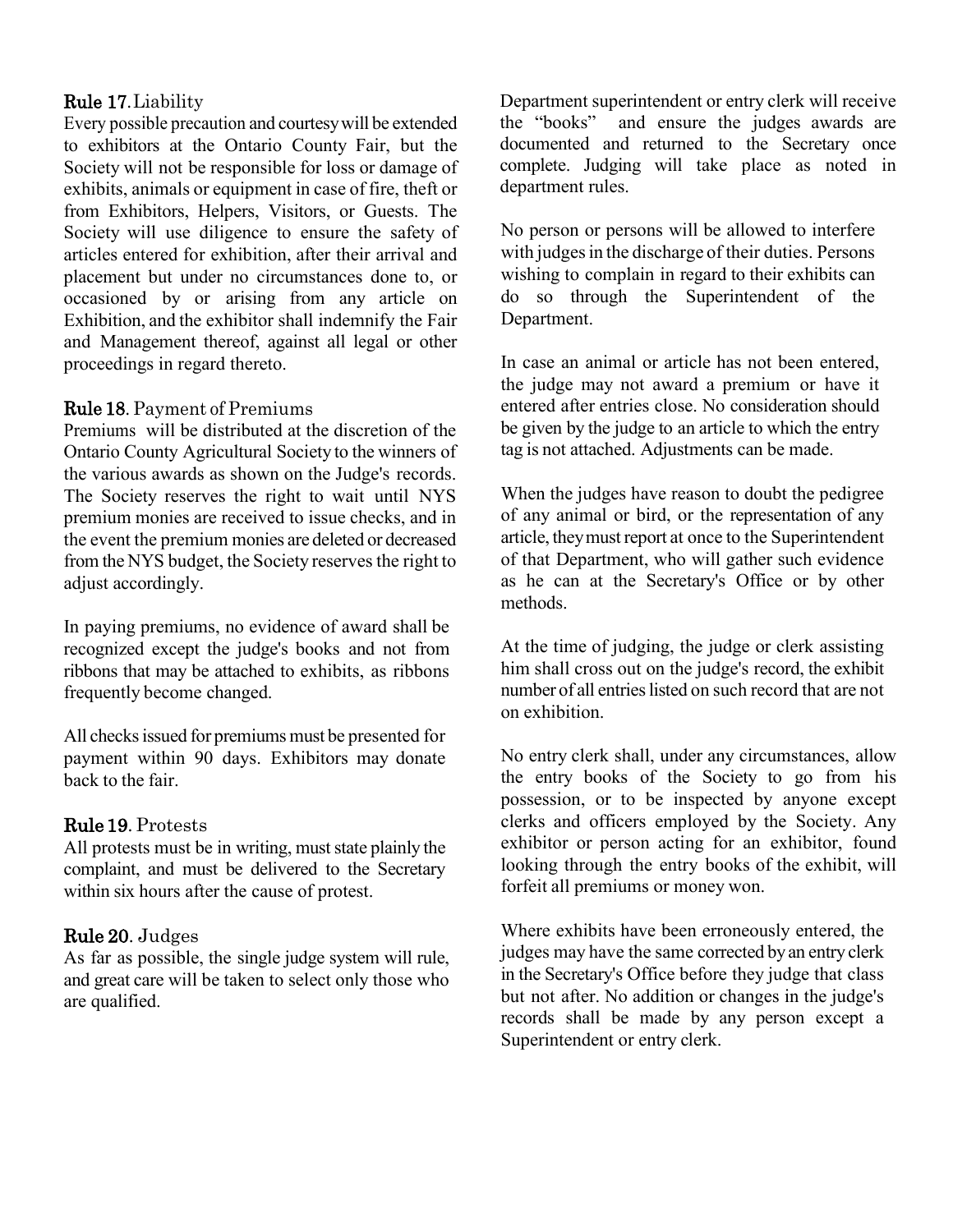The staff are requested to use great care in attaching ribbons upon all articles awarded premiums and be especially careful that these ribbons and entries in the judge's record agree so that there may be no possible chance for errors and consequent dissatisfaction.

The decision of the judges shall be final in all cases, except where mistakes, frauds or misrepresentation are show. In such cases the directors, or such referee as the directors may select, shall decide.

## Rule 21. Permits and Privileges

The Management reserves the right of cancellation at any time for reasons satisfactory to it, of all contracts made with concessionaires.

Each concessionaire must confine himself to the space assigned him. Failure to do so will subject him to the forfeiture of his privileges, without recourse.

Concessionaires must abide by the laws of the State, County and City. Anyone found violating these laws will be closed, forfeiting their concession money, and ordered from the grounds. All drinking and eating concessions must furnish themselves with proper and sanitary equipment that will comply with rules and regulations of the Health Department. This rule will be strictly enforced.

All concessionaires shall keep posted in plain view, at the front or entrance to, also conspicuously displayed inside place of business, a sign showing concession number and the price to be charged for meals, lunches or other articles of food offered for sale, or services performed.

The Society authorizes the letting of only such privileges or concessions as are equipped to supply the necessary wants of the people or that may add to their comfort, convenience or pleasure, but under no circumstances will a privilege of a questionable nature or of a demoralizing tendency be let or in any manner tolerated upon the grounds, or in the buildings, or will any privilege be permitted where the business is conducted in other than legitimate and trade-like manner. The Society will use every precaution to guard against extortion in any form practiced upon the patrons of the fair. A violation of this rule by the concessionaires will cause the forfeiture of contract, money paid, or expulsion from the grounds as the management may direct.

## Rule 22. Advertising Restrictions

Under no circumstances will any person or firm be allowed to place any advertising matter upon buildings, grounds, trees or any place on the grounds, nor will they be permitted to distribute advertising matter outside the place assigned to them.

## Rule 23. Sale of Goods by Exhibitors

Exhibitors will not be allowed to sell any goods without permission (though they may receive book orders), nor will they be allowed to call attention to their wares in a noisy or disorderlymanner.

## Rule 24. Soliciting Prohibited

The circulation of subscription lists or soliciting in any manner for whatsoever purpose, will not be permitted in any building or on the fairgrounds other than in regularly authorized concessions and in these excepted instances only upon the written authorization of the officers in charge.

Soliciting subscriptions for any newspaper or periodical will be permitted only upon the written request of publisher or manager to the Secretary of the Ontario County Fair.

Solicitors will not be permitted to give premiums with subscriptions.

## Rules 25. Radio, etc

All sound-producing exhibits must be of such nature as not to cause annoyances or inconvenience to visitors or other exhibitors. Permission for such use of same must be first obtained from the Secretary.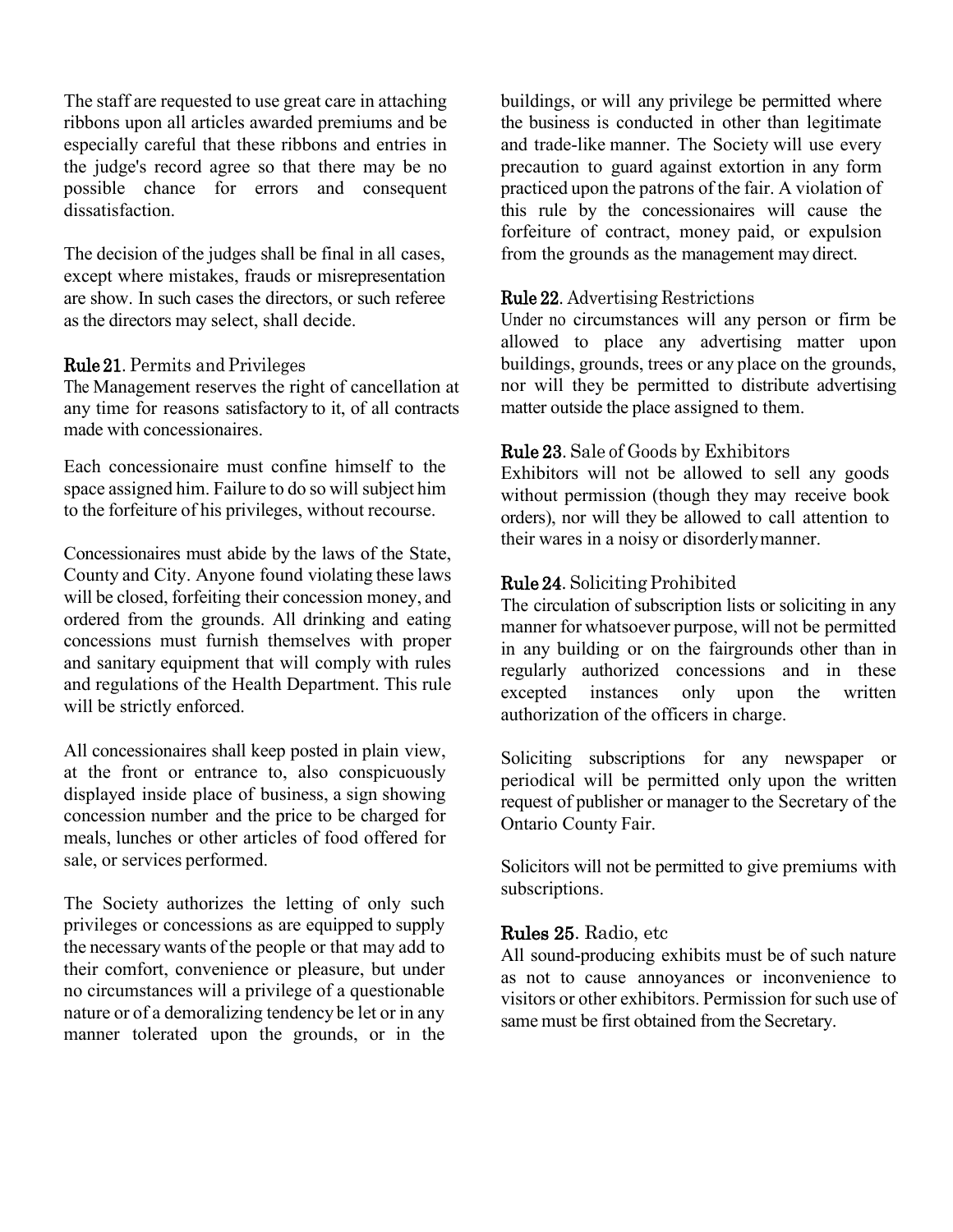Rule 26. Exhibitors Erecting Separate Buildings Exhibitors wishing to erect separate buildings or additional work in buildings or elsewhere should make their request to the Secretary. In all cases, the exhibitor must bear the expense. Any structure erected and not removed within ten (10) days after the close of the fair shall become the property of the Ontario County Agricultural Society.

# Rule 27. Electric Lights and Power

Charges for electricity and wiring shall be made to exhibitors and concessionaires in keeping with the schedule on file in the office of the Secretary of the Fair, which will be furnished upon request. Any and all campers or trailers used for living quarters will be charged a fee. See camping registration. May be an additional fee for air conditioner.- subject to power availability. Fees are subject to change without notice.

Camping must abide by DOH rules. Proper extension cords and back flow preventers on water hookup are required.

# Rule 28. Delivery Trucks

The Fair Association reserves the right to exclude any and all delivery vehicles, if in their judgment their methods are detrimental to the best interests of the Fair.

# Rule 29.Parking

Automobilesand all other vehicles must be parked in a space designated by the Society and not elsewhere. The Society shall not be liable under any circumstances, whether of negligence of itself, its agents or otherwise, for any injury to his or her person or for any loss or injury to his or her property.

# Rule 30.Undesirable

Beggars, touts or any person found practicing objectionable professions will be immediately escorted from the Fair Grounds.

# Rule 31. Guests

Officersof other Agricultural Societies are cordially invited to attend the Ontario County Fair and are respectfully requested to present themselves to the Secretary's Office.

# Rule 32. Dates of Fair

The Ontario County Fair will be held at Canandaigua, NY unless postponed or cancelled as a result of war, Acts of God, Government regulations or any other reason. Eastern Daylight Savings Time will be observed.

# Rule 33. Minors

Any minor staying overnight anytime during the Ontario County Fair MUST have written parental permission, 4H leader permission, and presented to the barn superintendent for approval. The permission slip must then be turned in to the Fair Secretary. There must be an adult chaperon who will be responsible for the minor who is staying overnight at the fairgrounds.

# Rule 34. Pets

No animals, except those involved in exhibition, dog obedience or seeing eye will be allowed on the grounds.

# Rule 35. Time Procedures

Exhibitors at the fair should be well aware of arrival and dismissal time procedures. This is true for livestock since adequate time should be allowed for "check in" by state veterinarians. These procedures are incorporated within the premium book. Each person that visits the fair is entitled to view all exhibits. A strong showing by exhibitors creates interest and builds a "better fair" Since the Department of Agriculture and Markets is responsible for the reimbursement of certain premiums, the fair has a responsibility to regulate exhibits receiving these premiums. Any exhibit arriving late, or removed early without fair approval, will not be eligible to receive premium money.

# Rule 36. Section 288

Agriculture and Markets law defines "games of change" and prohibits said games (including raffles) on the fairgrounds during fair week.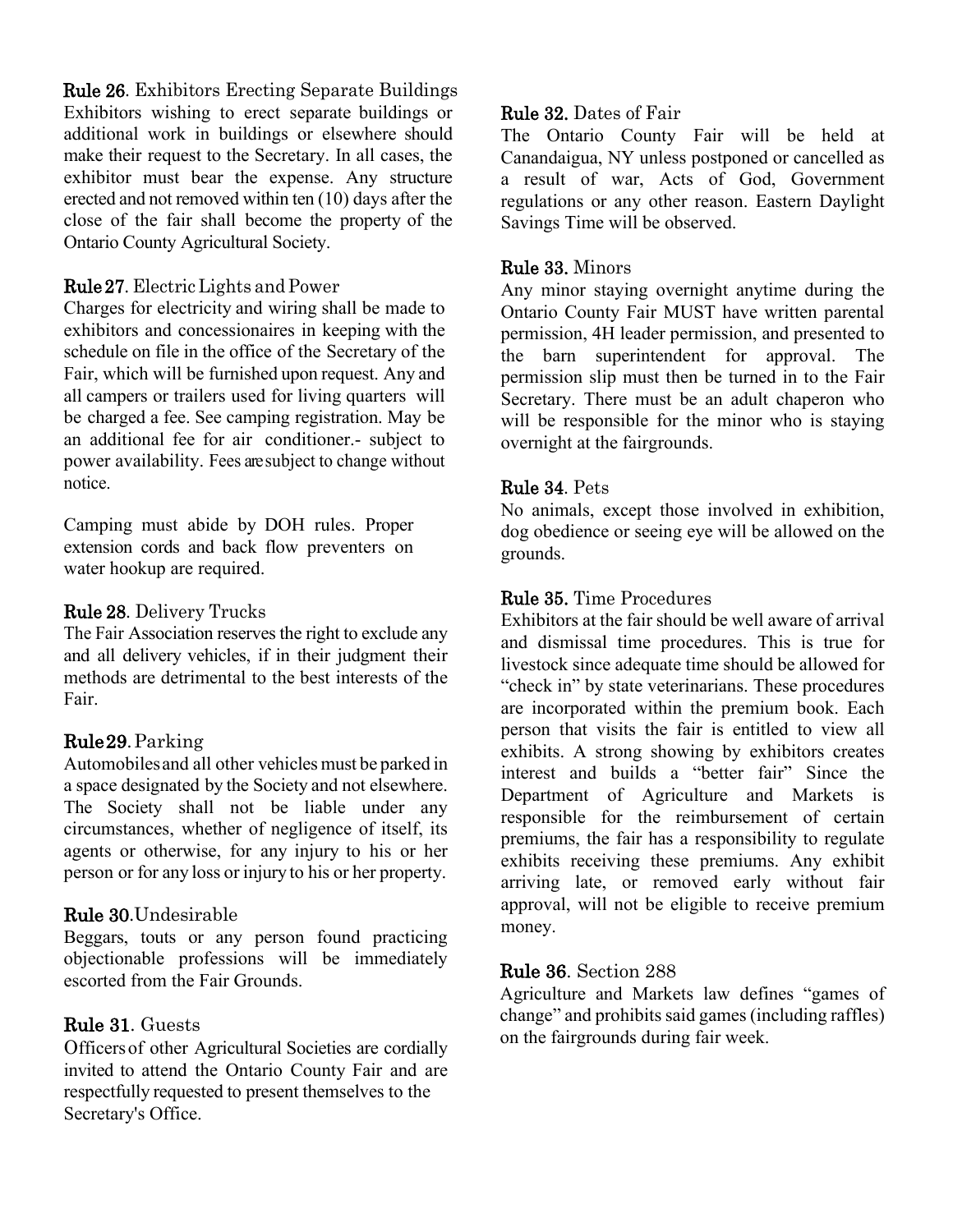# **NEW YORK STATE DEPARTMENT OF AGRICULTURE AND MARKETS**

**Circular 861**

# **SELECTED STATUTES AND REGULATIONS RELATING TO AGRICULTURAL SOCIETIES AND FAIRS,**

**Including:**

**Agriculture and Markets Law, Article 24; Rules and Regulations of the Department of Agriculture and Markets; and excerpts from the Not-For-Profit Corporations Law.**

**(***Revised February 2020***)**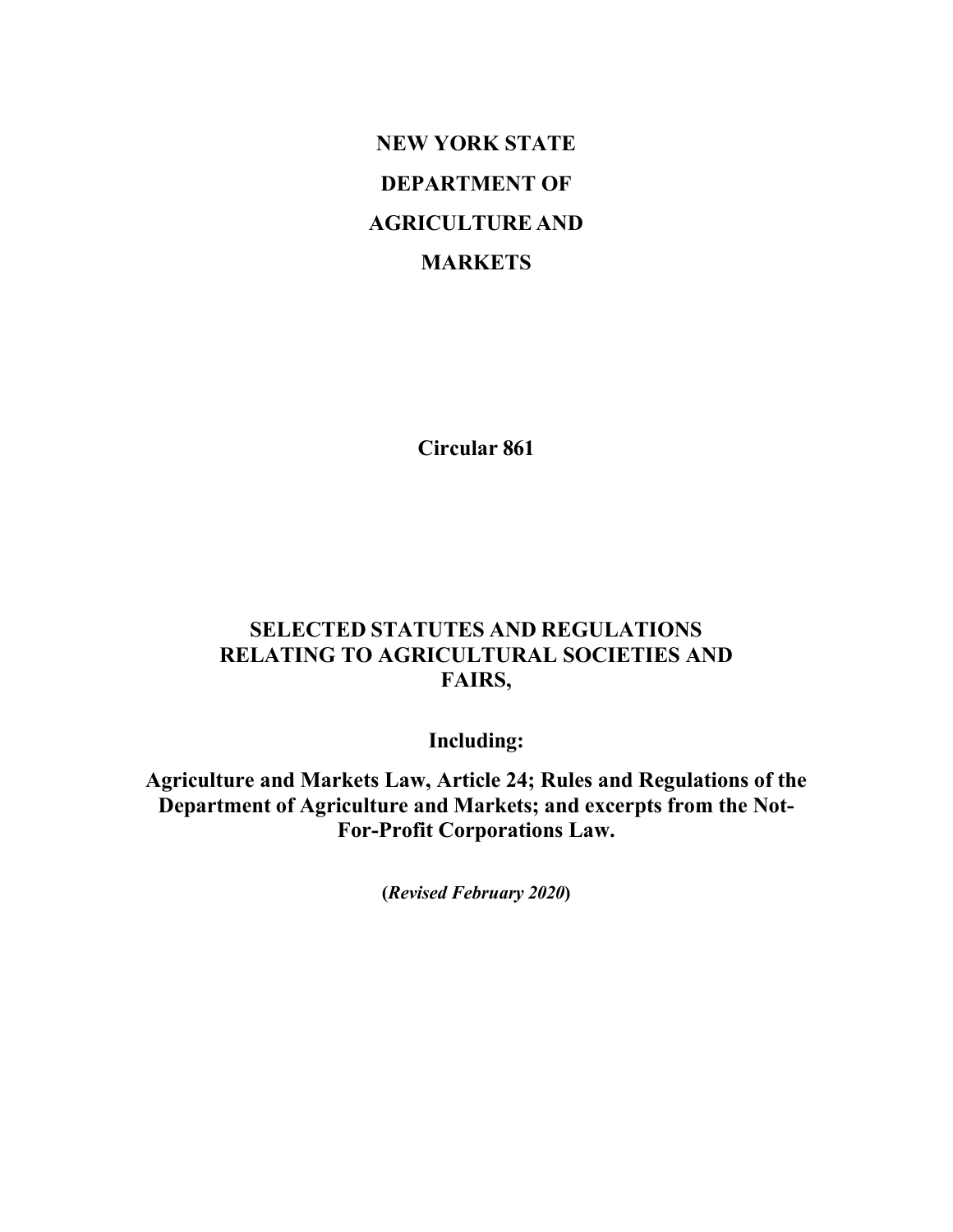#### **TABLE OF CONTENTS**

## **AGRICULTURE AND MARKETS LAW, ARTICLE 24 PROMOTION OF AGRICULTURE & DOMESTIC ARTS; AGRICULTURAL SOCIETIES**

| Section |                                                                             | Page |
|---------|-----------------------------------------------------------------------------|------|
| 286     | Appropriation and apportionment of moneys for agriculture and domestic arts |      |
|         | .                                                                           |      |
| 286-a   | Construction of certain terms of lease of lands used for fair purposes      |      |
| 287     |                                                                             |      |
| 288     | Gambling; obscene shows; state police enforcement                           |      |
| 290     |                                                                             |      |

#### **1 NYCRR PART 350 STANDARDS FOR CONDUCT OF FAIRS**

## Section Page 350.1 Fair sponsor; definition…………………………………………………………….. 4 350.2 No fee for 4-H, FFA, junior fair or school department exhibits………………... 4 350.3 Prompt, full payment of premiums……………………………………………….. 4 350.4 No premium for unworthy exhibits……………………………………………….. 4 350.5 Premium amount to attract well-balanced exhibits……………………………... 4 350.6 No exhibits by judges in department they oversee……………………………... 5 350.7 Exhibits to be plainly labeled……………………………………………………… 5 350.8 Reexhibition in domestic department…………………………………………….. 5 350.9 Ownership of exhibits entered in fairs and shows……………………………… 5 350.10 Rejection or refusal of an exhibit…………………………………………………. 5 Compliance with and enforcement of livestock health requirements………….

### **1 NYCRR PART 351 ANIMAL HEALTH REQUIREMENTS FOR ADMISSION TO FAIRS**

| Section | Page |
|---------|------|
| 351.1   |      |
| 351.2   | 8    |
| 351.3   | 8    |
| 351.4   |      |
| 351.5   |      |
| 351.6   | 9    |
| 351.7   | 10   |
| 351.8   | 10   |
| 351.9   | 10   |
| 351.10  | 10   |
| 351.11  | 10   |
| 351.12  | 10   |
| 351.13  |      |
| 351.14  | -11  |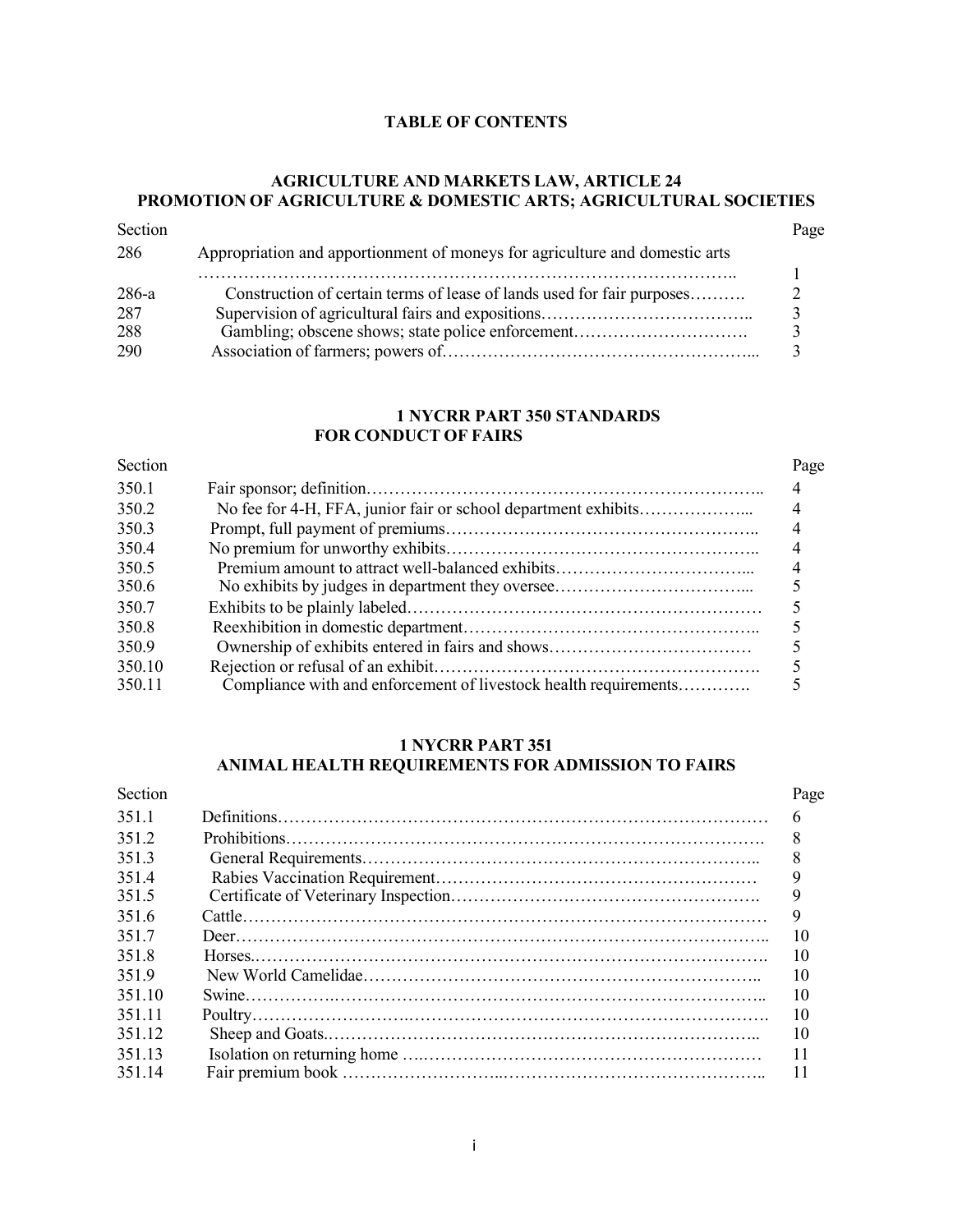## **1 NYCRR PART 352 TESTING HORSES FOR DRUGS AT PULLING CONTESTS**

| Section | Page |
|---------|------|
|         |      |
|         |      |
|         |      |
| 352.4   |      |
|         |      |

## **EXCERPTS FROM THE NOT-FOR-PROFIT CORPORATIONS LAW**

| Section | Page |
|---------|------|
| 1409    |      |

**NOTE: The resolution of specific issues that arise under any of the laws referred to in this circular may require an examination of the full text of the law. Fair managers and directors should consult with the fair's attorney.**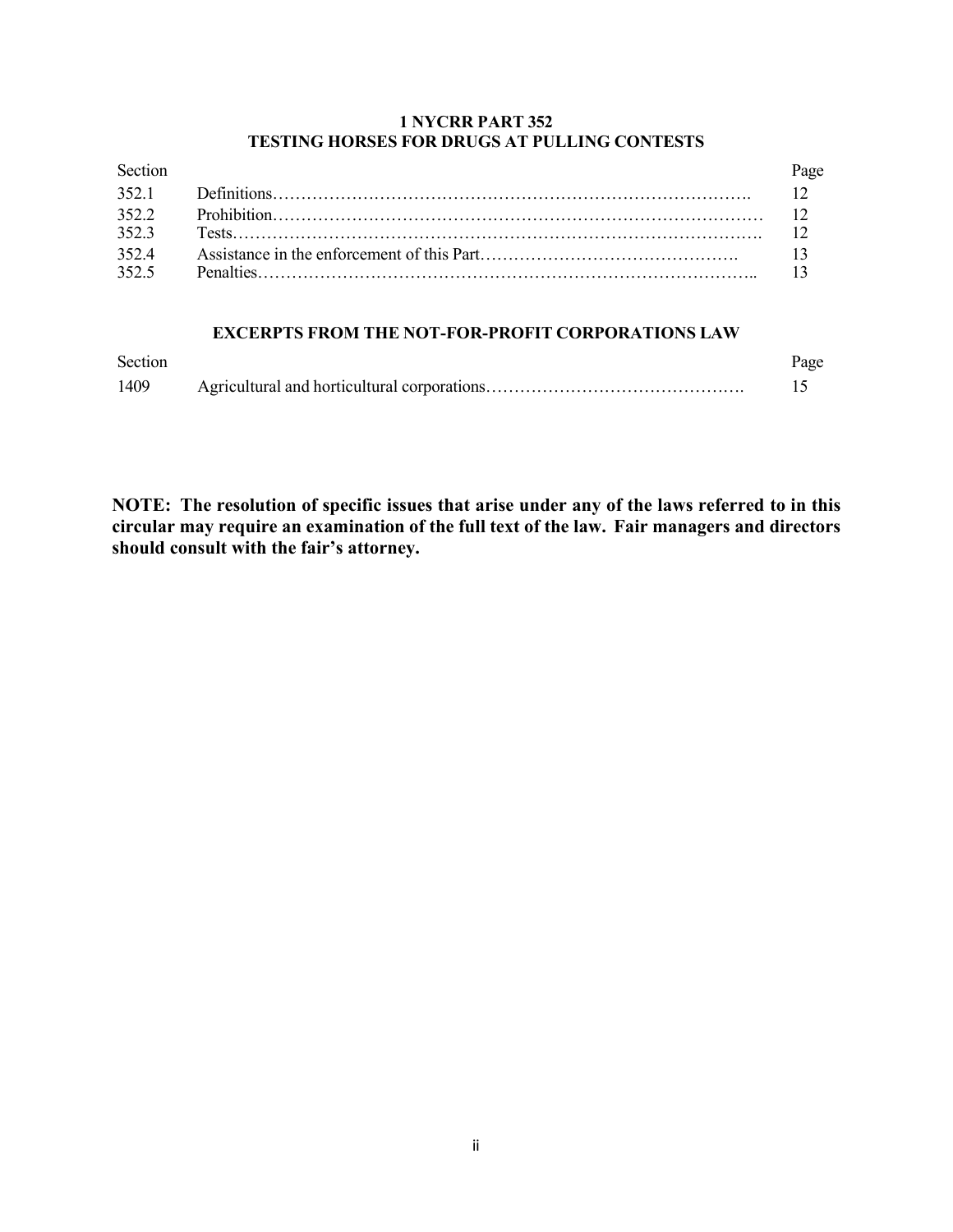# AGRICULTURE AND MARKETS LAW, ARTICLE 24 **PROMOTION OF AGRICULTURE & DOMESTIC ARTS; AGRICULTURAL SOCIETIES**

# § 286. Appropriation and apportionment of moneys for the promotion of agriculture and domestic arts.

1. There shall be appropriated annually for the department of agriculture and markets an amount of money sufficient to pay and satisfy the reimbursement moneys herein specified and which money shall be disbursed by the commissioner on behalf of the state for the promotion of agriculture and domestic arts, to duly incorporated agricultural or horticultural corporations as defined in section fourteen hundred nine of the not-for-profit corporation law, the county extension service association in the county of Orange, the American institute in the city of New York, the Goshen Historic Track, Inc., the Genesee Valley Breeders' Association, Inc. and county extension service associations in proportion to the actual premiums paid during the previous year including premiums paid for trials or tests of speed and endurance of harness horses.

2. Eligibility. (a) To qualify for premium reimbursement under this section, agricultural and horticultural corporations, the county extension service association in the county of Orange, the American institute in the city of New York, the Goshen Historic Track, Inc. and the Genesee Valley Breeders' Association, Inc. must have held, with the approval of the commissioner, an annual fair or exposition for the promotion of agriculture and domestic arts during the previous calendar year, paid at least five thousand dollars in actual premiums and filed an annual report as required in paragraph (c) of this subdivision.

(b) To qualify for premium reimbursement under this section a county extension service association must have held, with the approval of the commissioner, a fair or exposition for the promotion of agriculture and domestic arts during the previous calendar year open to all youths in that county up to age twenty-one. Except for the county extension service association in the county of Orange, a county extension service association may not receive reimbursement for a fair or exposition in a county where an agricultural or horticultural corporation or the American institute in the city of New York has held such a fair or exposition during the past two years. A county extension service association must have paid at least five hundred dollars in actual premiums and filed an annual report as required in paragraph (c) of this subdivision.

(c) All organizations eligible to receive moneys appropriated by the state pursuant to this section shall file with the Department an annual report on or before the fifteenth day of December. The report shall list all premiums awarded during the calendar year and the exhibits for which the premiums were awarded.

3. Reimbursement amounts. (a) Each organization eligible for premium reimbursement pursuant to paragraph (a) of subdivision two of this section shall receive seven thousand two hundred dollars or the amount actually paid out in premiums, whichever is less. Each organization that has paid out more than seven thousand two hundred dollars shall also be eligible to receive an additional reimbursement equal to the premiums paid in its youth department, not to exceed one thousand five hundred dollars.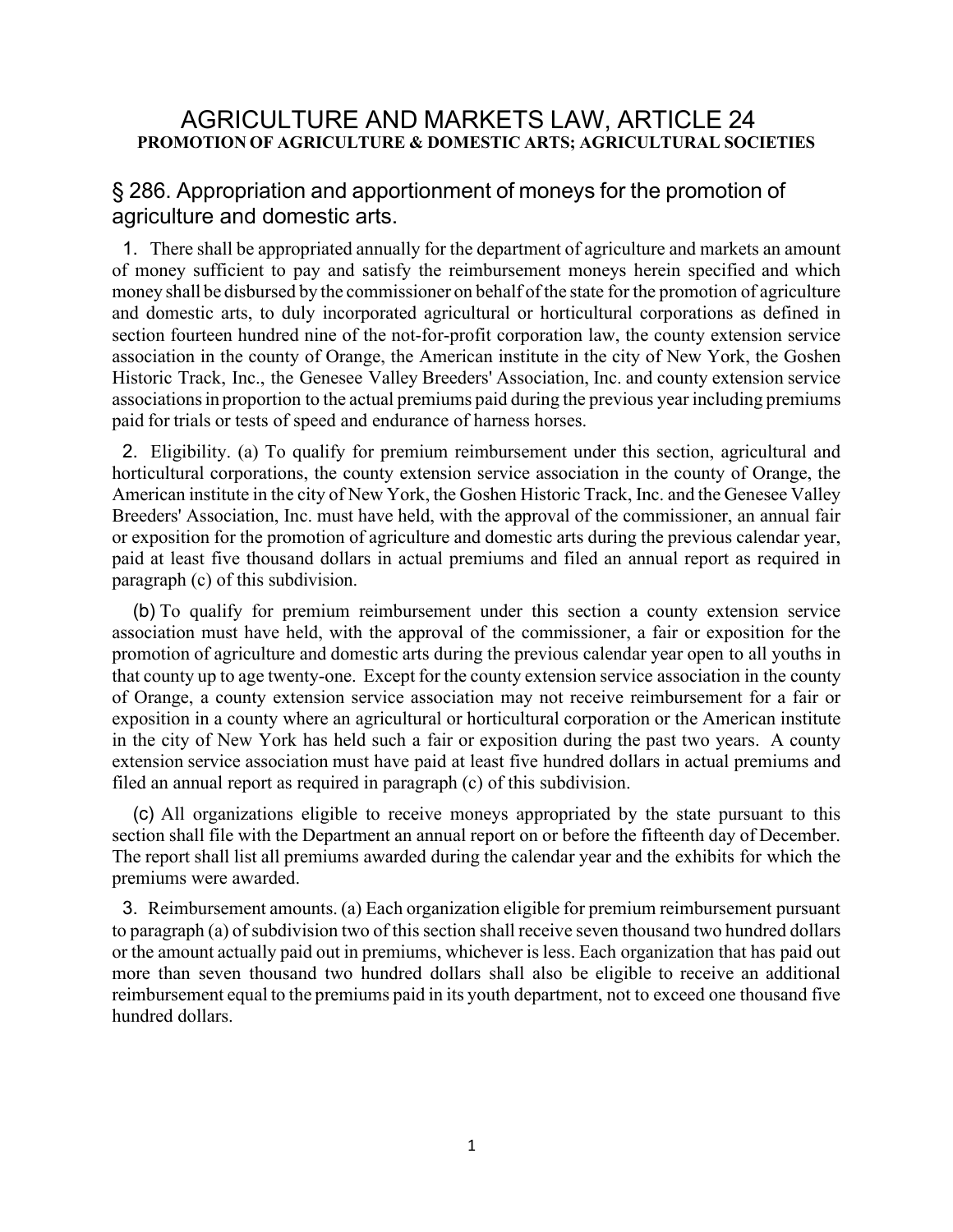(b) Each eligible cooperative extension association shall receive five thousand dollars or the amount actually paid out in premiums, whichever is less.

(c) After reimbursements have been allocated pursuant to paragraphs (a) and (b) of this subdivision, the remaining appropriation, if any, shall be distributed in equal shares to the agricultural or horticultural corporations, the county extension service association in the county of Orange, the American institute in the city of New York, the Goshen Historic Track, Inc. and the Genesee Valley Breeders' Association, Inc. if they have not been fully reimbursed as a result of the allocations set forth above. The American institute in the city of New York, if eligible, shall receive two shares of the pro-rated amount.

(d) In no event shall any agricultural or horticultural corporation, the county extension service association in the county of Orange, the American institute in the city of New York, the Goshen Historic Track, Inc. or the Genesee Valley Breeders' Association, Inc. receive more than the amount actually paid out in premiums or twelve thousand dollars, whichever is less.

4. Any organization that shall fail or neglect to hold an annual fair or exposition and file its annual report for two consecutive years, shall forfeit any privileges or money to which it may otherwise be entitled pursuant to the provisions of this article. In computing such period of two consecutive years, no year shall be counted in which such failure was deemed by the commissioner to be attributable to a cause or condition with respect to which the organization or its directors or officers had no control, or for any other reason which the commissioner deems justified.

5. For the purposes of this article, Rockland County Future, Inc. shall be eligible for premium reimbursement, as provided in paragraph of subdivision three of this section so long as such organization (a) of subdivision three of this section so long as such organization has held, with the approval of the commissioner, an annual fair or exposition for the promotion of agriculture and domestic arts in conjunction with a county extension service association during the previous calendar year; paid at least five thousand dollars in actual premiums; and filed an annual report as required in paragraph (c) of subdivision two of this section.

# § 286-a. Construction of certain terms of lease of lands used for fair purposes.

The inability of any agricultural society entitled to receive moneys from the state under section two hundred eighty-six of this chapter, to hold its annual fair or exposition on lands leased to it for that purpose which is occasioned by the use of such lands, for military or war purposes, during either of the years nineteen hundred forty-two, nineteen hundred forty-three and nineteen hundred forty-four, shall not be deemed to be a failure to hold such fair or exposition contemplated by the parties to, or within the meaning of the terms of any contract, agreement or lease therefor, executed prior thereto, which provides for the termination of such contract, agreement or lease upon the failure of such agricultural society to hold its annual fair or exposition and no action or proceeding for the termination of such a contract, agreement or lease shall be maintained for failure of such agricultural society or institute to hold its annual fair or exposition, where such failure is occasioned by the use of such lands, building or property for military or war purposes.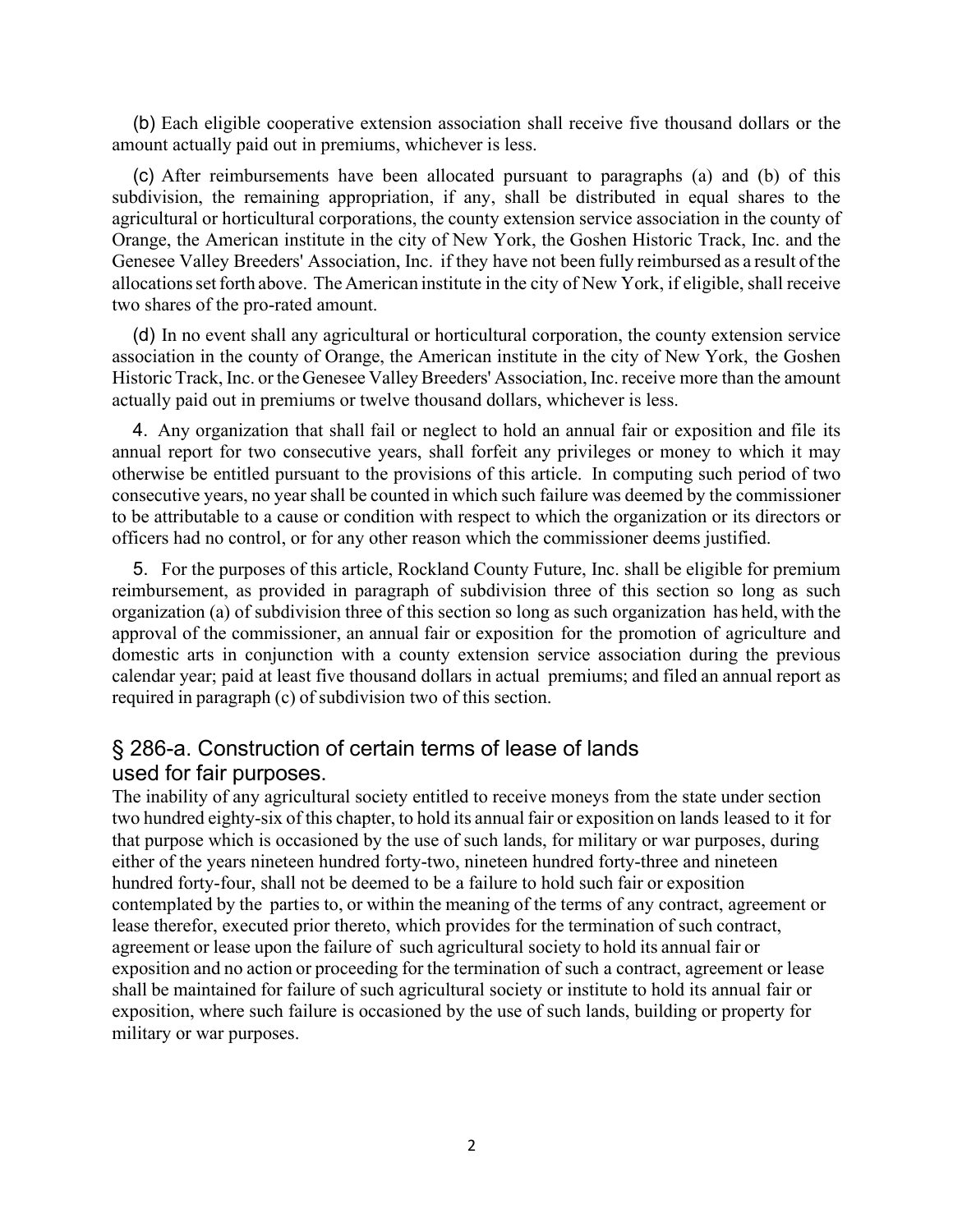# § 287. Supervision of agricultural fairs and expositions.

The commissioner, after consultation with the dean of the State College of Agriculture at Cornell University, shall have power to establish and promulgate from time to time standards for the conduct of such fairs and expositions in respect to premium lists, exhibits, judging and other educational and agricultural activities. No disbursement shall be made to any agricultural society or to said institute if the last preceding fair or exposition of such society or said institute shall not have been of a standard worthy, in the opinion of the commissioner, of state aid, based upon its contribution to the promotion of agriculture and domestic arts.

# § 288. Gambling; obscene shows; state police enforcement.

No immoral, lewd, obscene or indecent show or exhibition, and no gambling device or devices, instrument or contrivance in the operation of which bets are laid or wagers made, wheel of fortune, or game of chance, shall be permitted upon the grounds during the annual meeting, fair or exposition of any county agricultural society or town or other agricultural society, and it shall be the duty of the state police to enforce this prohibition. This prohibition shall not be construed to prohibit horse racing, tests or trials of skill, or raffles as defined in article nine-A of the general municipal law.

# § 290. Association of farmers; powers of.

Any association of farmers, residing in any neighborhood, town or county in this state, now, or hereafter to be organized, and acting under a constitution and by-laws adopted by themselves for their guidance, which shall be filed in the clerk's office of such town or county and which are not inconsistent with the laws of this state, is hereby authorized to lease and maintain grounds and structures for the exhibition and sale of the products of their farms or their skill, and for the instruction and recreation of its members and visitors. Any such association shall have authority to let, for rent, locations on their leased grounds to exhibitions, entertainments, shopmen and persons wishing to furnish suitable refreshments for victualing members and visitors or for storage of personal property when property is available for such activity; to license peddlers to sell on their grounds articles of merchandise, not forbidden to be sold by any law of this state without license from the state; and in the name of such association and upon the action and direction of its officers, to sue for and collect the stipulated sums of such rentals and licenses, and to enforce the observance of its rules and regulations by the several members of its association. And such association is hereby empowered to issue certificates of indebtedness in amounts of five dollars each, providing that the whole amount shall not exceed the sum of one thousand dollars, which they may sell at a price not below the par value thereof, for the purpose of raising money for the erection of buildings, or for such other improvements as may be deemed necessary by a majority of the members of such association.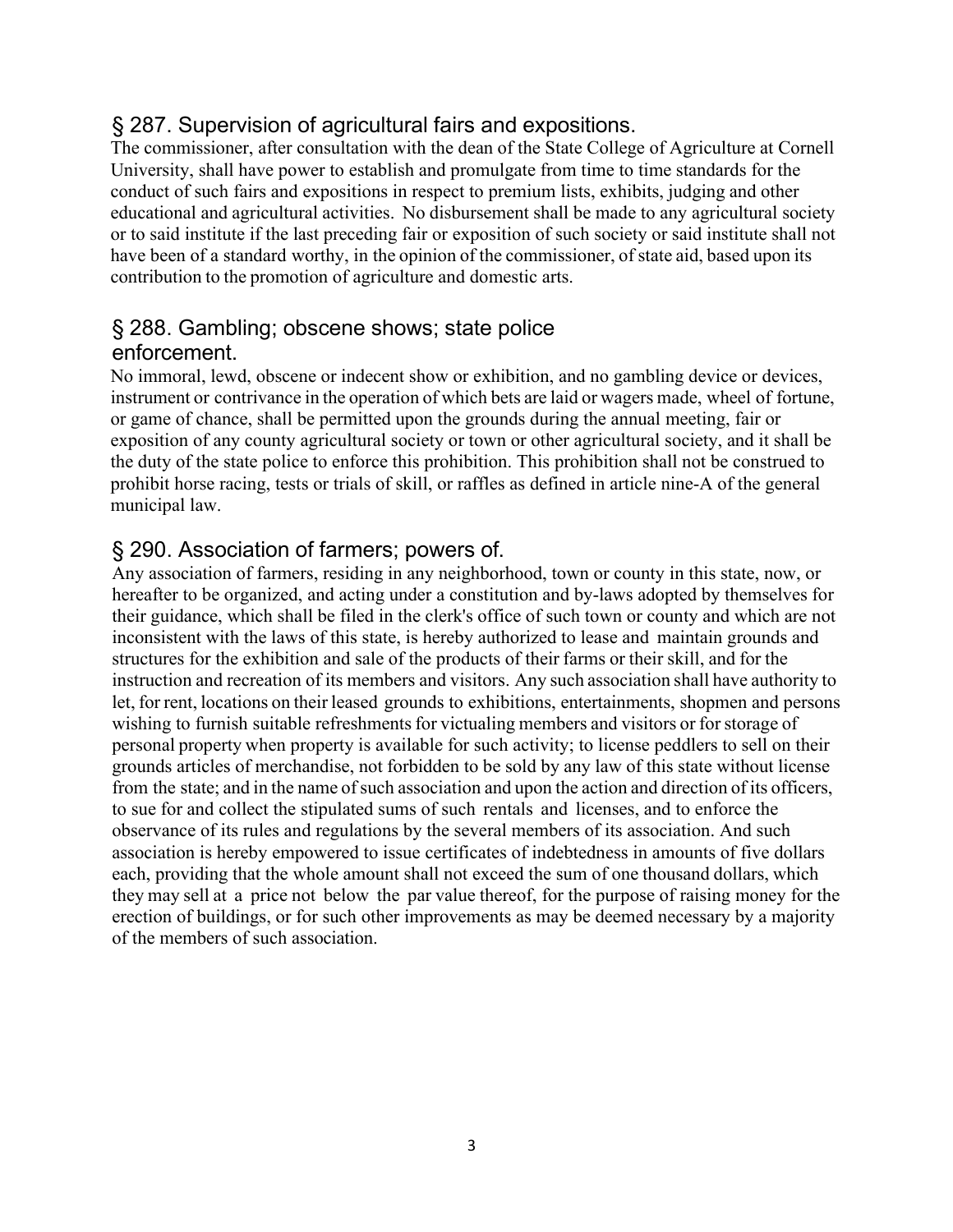# CODES, RULES AND REGULATIONS OF THE STATE OF NEW YORK TITLE 1. DEPARTMENT OF AGRICULTURE AND MARKETS CHAPTER VII. AGRICULTURAL FAIRS

# **PART 350 STANDARDS FOR CONDUCT OF FAIRS**

Sec.

Fair sponsor; definition. No fee for 4-H, F.F.A., junior fair or school department exhibits. Prompt, full payment of premiums. No premium for unworthy exhibit. Premium amount to attract well-balanced exhibits. No exhibits by judges in departments they oversee. Exhibits to be plainly labeled. Reexhibition in domestic department. Ownership of exhibits entered in fairs and shows. Rejection or refusal of an exhibit. Compliance with and enforcement of livestock health requirements.

## **§ 350.1 Fair sponsor; definition.**

For purposes of this Part a *fair sponsor* shall mean any organization that receives money from the State for the promotion of agriculture and domestic arts pursuant to article 24 of the Agriculture and Markets Law.

# § 350.2 No fee for 4-H, F.F.A., junior fair or school department exhibits.

No entry fee shall be charged for 4-H Club, F.F.A. and junior fair exhibits entered for competition in their own classes, or for entries in the school department.

# § 350.3 Prompt, full payment of premiums.

All premiums advertised and awarded must be paid promptly and in full, without deduction in the guise of donations or otherwise, notwithstanding any statement to the contrary or in modification thereof announced or stated in the premium book.

# No premium for unworthy exhibit.

No premium should be awarded by any judge or paid by any fair sponsor for an unworthy exhibit.

# Premium amount to attract well-balanced exhibits.

The amount of premium offered in the various departments should be such as to secure wellbalanced exhibits, in the light of the types of agriculture carried on in the territory served by the fair.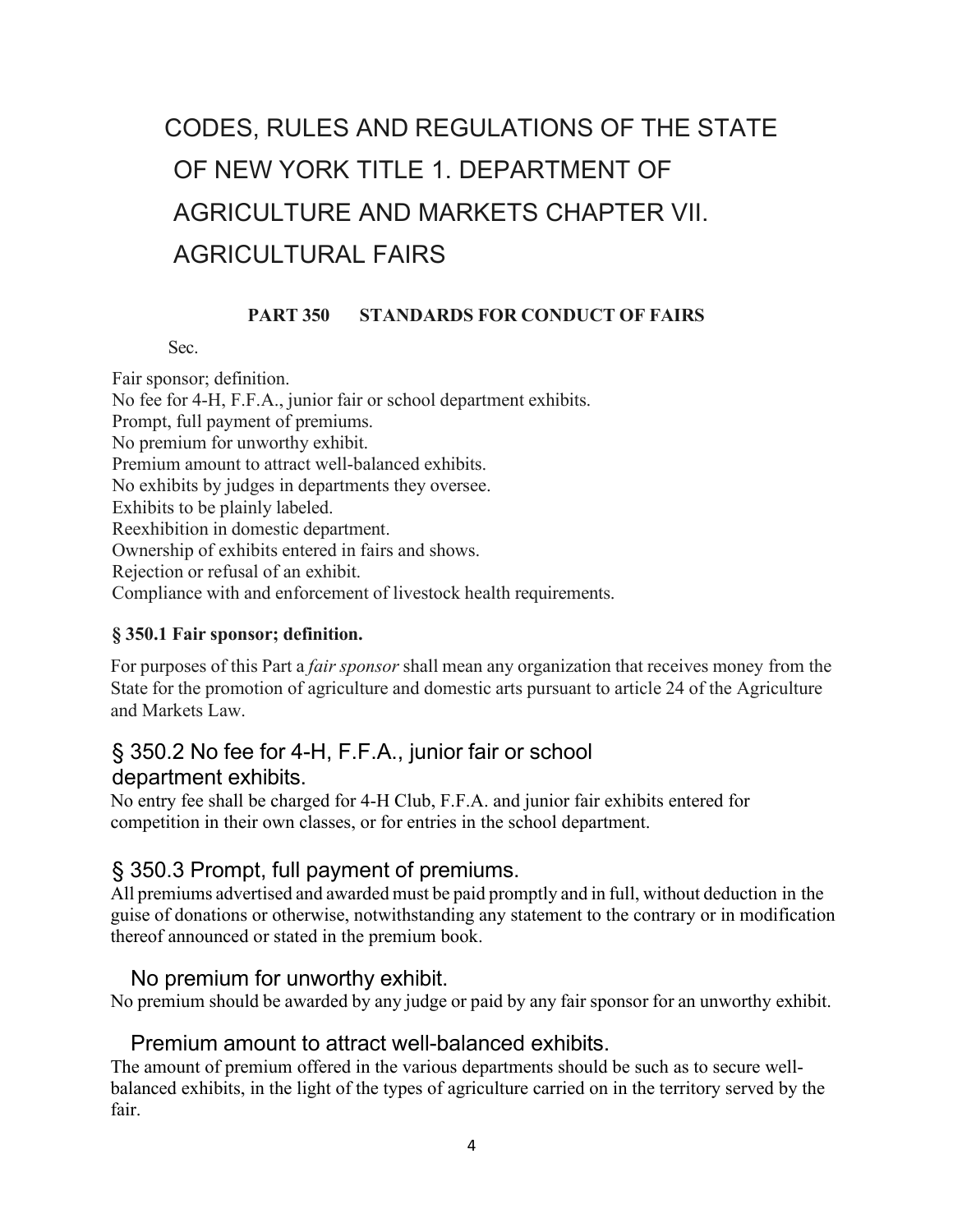# No exhibits by judges in departments they oversee.

No judges shall be permitted to enter exhibits in competition for premiums in the department with which they are connected.

# Exhibits to be plainly labeled.

All exhibits must be plainly labeled so that the full significance of the exhibits will be made clear.

# Reexhibition in domestic department.

No article shall be exhibited in the domestic department if it has been previously exhibited therein, unless permitted by official action of the board of directors of the fair sponsor.

# Ownership of exhibits entered in fairs and shows.

(a) All exhibits shall be entered in the name of the exhibit owner; provided, however, that any animal exhibit entered in a youth fair, youth exhibition, or 4-H show or exhibition may be entered in the name of the exhibitor.

(b) Exhibits shall have been owned by the exhibitor for a period of at least 30 days prior to entry of the exhibit; provided, however, that any animal exhibit entered in a youth fair, youth exhibition or 4-H show or exhibition shall have been in the care of the exhibitor for a period of at least 60 days prior to entry of the exhibit.

(c) Proof of ownership of any exhibit shall be provided by the exhibitor, upon request, to the fair sponsor.

(d) The fair sponsor may limit the number of breeds shown by any exhibitor.

# Rejection or refusal of an exhibit.

Any fair sponsor shall reserve the right to reject or refuse, and to order the removal of, any exhibit which, in the opinion of its board of directors, is not eligible or worthy of showing or has not met the livestock health requirements set forth in Part 351 of this Title.

## Compliance with and enforcement of livestock health requirements.

Each fair sponsor shall comply with and enforce the livestock health requirements set forth in Part 351 of this Title.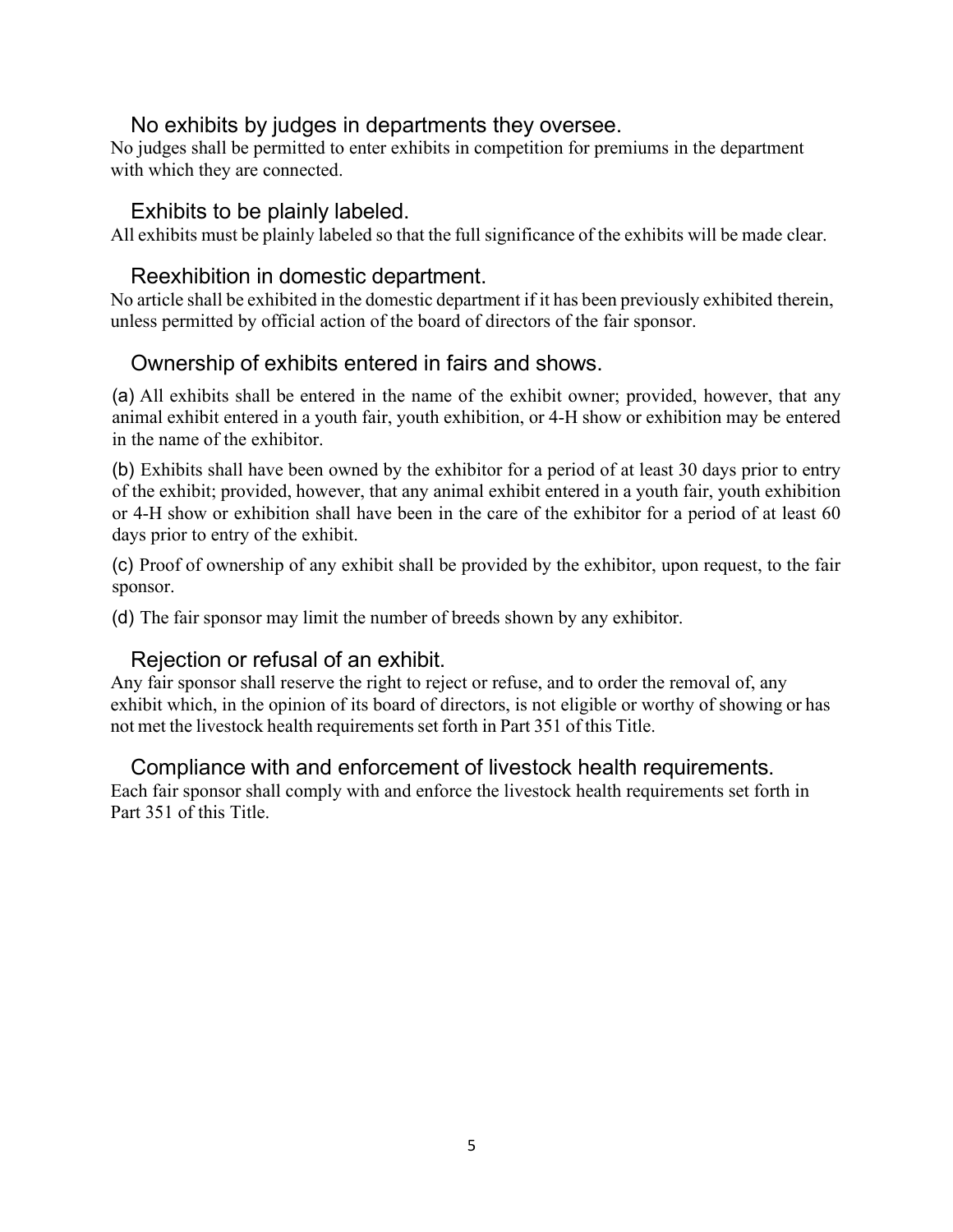# PART 351 ANIMAL HEALTH REQUIREMENTS FOR ADMISSION TO FAIRS

Sec.

Definitions. Prohibitions. General Requirements. Rabies Vaccination Requirement. Certificate of Veterinary Inspections. Cattle. Deer. Horses. New World Camelidae. Swine. Poultry. Sheep and goats. Isolation on returning home. Fair premium book.

# Definitions.

For the purposes of this Part:

(a) Accredited veterinarian means a veterinarian approved as a category 2 accredited veterinarian by the Administrator of the Animal and Plant Health Inspection Service, United States Department of Agriculture to perform the functions of Federal and cooperative State-Federal programs for animal disease control.

(b) Animal means any living creature, except a human being.

(c) Cattle means any member of the genus Bos.

(d) Commissioner means the Commissioner of Agriculture and Markets of the State of New York and any officer or employee of the Department of Agriculture and Markets of the State of New York duly delegated pursuant to section 17 of the Agriculture and Markets Law.

(e) Deer means any member of the family Cervidae including deer, elk and moose.

(f) Department means the New York State Department of Agriculture and Markets.

(g) Fair means any fair or exposition, which qualifies for premium reimbursement under Agriculture and Markets Law, section 286, and the New York State Fair.

(h) Flock means all poultry on one farm except that, at the discretion of the commissioner, any group of poultry which issegregated from another group and has been so segregated for a period of at least 21 days may be considered as a separate flock.

(i) Herd means:

(1) any animals under common ownership or supervision that are grouped on one or more parts of any single premises (lot, farm or ranch);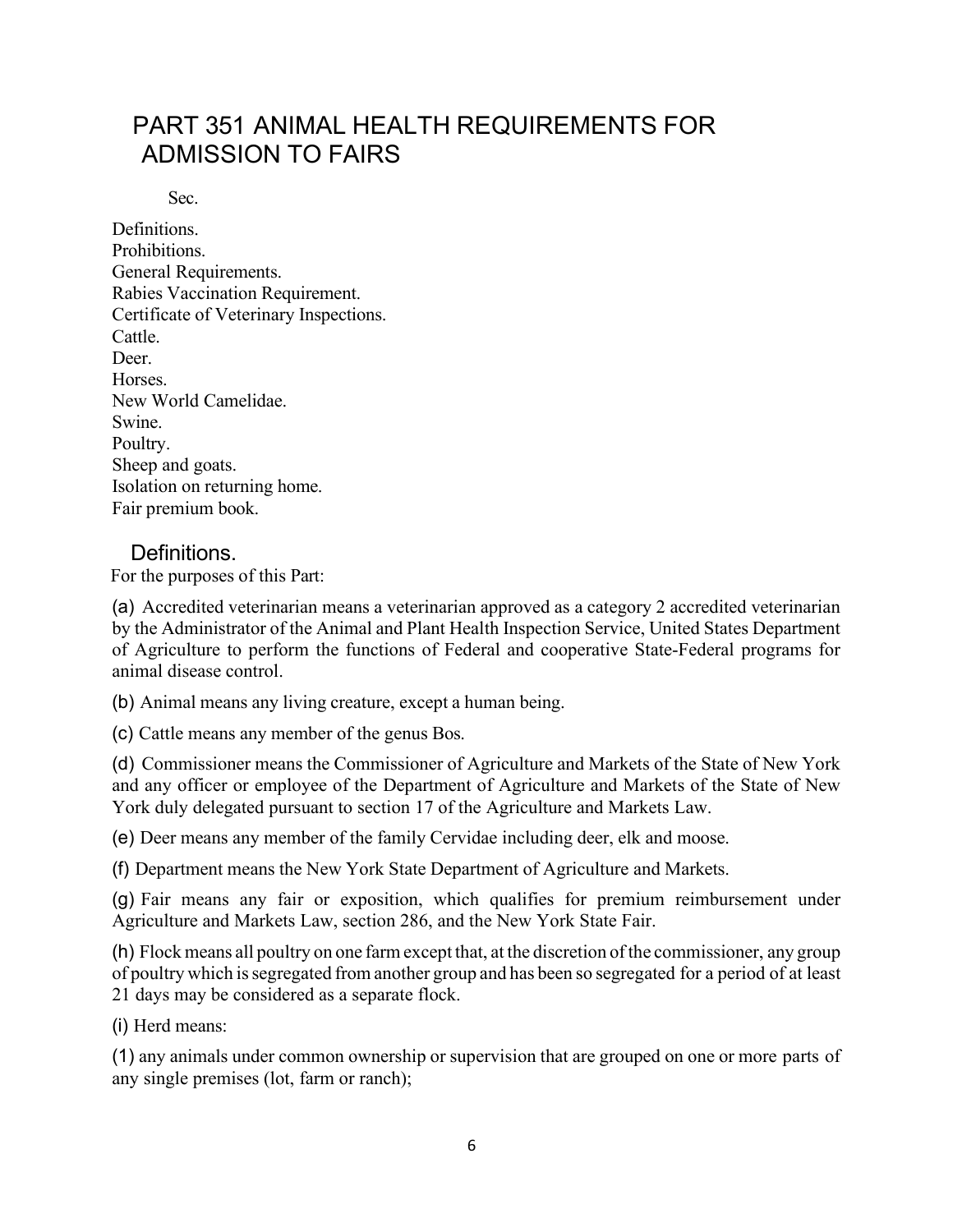(2) all animals under common ownership or supervision on two or more premises that are geographically separated, but on which the animals have been interchanged or where there has been contact among the animals on the different premises. Contact between animals on the different premises will be assumed unless the owner establishes otherwise and the results of an epidemiological investigation are consistent with the lack of contact between premises; or

(3) all animals on common premises, such as community pastures or grazing association units, but owned by different persons. Other groups of animals under the same ownership which are located on other premises are considered to be part of this herd unless an epidemiological investigation establishes that animals from the affected herd have not had the opportunity for direct or indirect contact with animals from that specific premises.

(j) Herd of origin means any herd of animals or any farm or other premises where the animals were born or where animals have been kept for four months or more before the date of shipping, provided animals from other premises have not been assembled on the farm or premises within four months before the date of shipment.

(k) Horse means any member of the family Equidae including horses, asses, mules and zebras.

(l) Interstate certificate of veterinary inspection means the original preprinted document which:

(1) is issued by an accredited veterinarian and approved by the chief livestock health official or such official's designee of the state or country of origin;

(2) identifies each animal to be moved into this State with U.S.D.A. approved official identification where applicable. For species that U.S.D.A. has not defined approved identification the identification shall be in a form approved by the commissioner. All manmade identification shall be recorded including all ear tags, ear notches, tattoos and electronic identification devices carried by the animal, its species, breed, age, sex, registration number and any other unique description; and

(3) includes the full name and address of both consignor and consignee, the date of issue, the dates and results of qualifying tests, the anticipated date of entry of the animal into New York State, and a statement that the individual animal and that animal's herd of origin has been inspected by a category 2 accredited veterinarian and no evidence of infectious, contagious or communicable disease wasfound (except where noted) and that the results of the tests are as indicated.

(m) Intrastate certificate of veterinary inspection means the original preprinted document which:

(1) contains the name and address of the owner;

(2) identifies each individual animal with U.S.D.A. approved official identification where applicable. For species that U.S.D.A. has not defined approved identification the identification shall be in a form approved by the commissioner. All manmade identification shall be recorded including all ear tags, ear notches, tattoos and electronic identification devices carried by the animal, its species, breed, age, sex, registration number and any other unique description;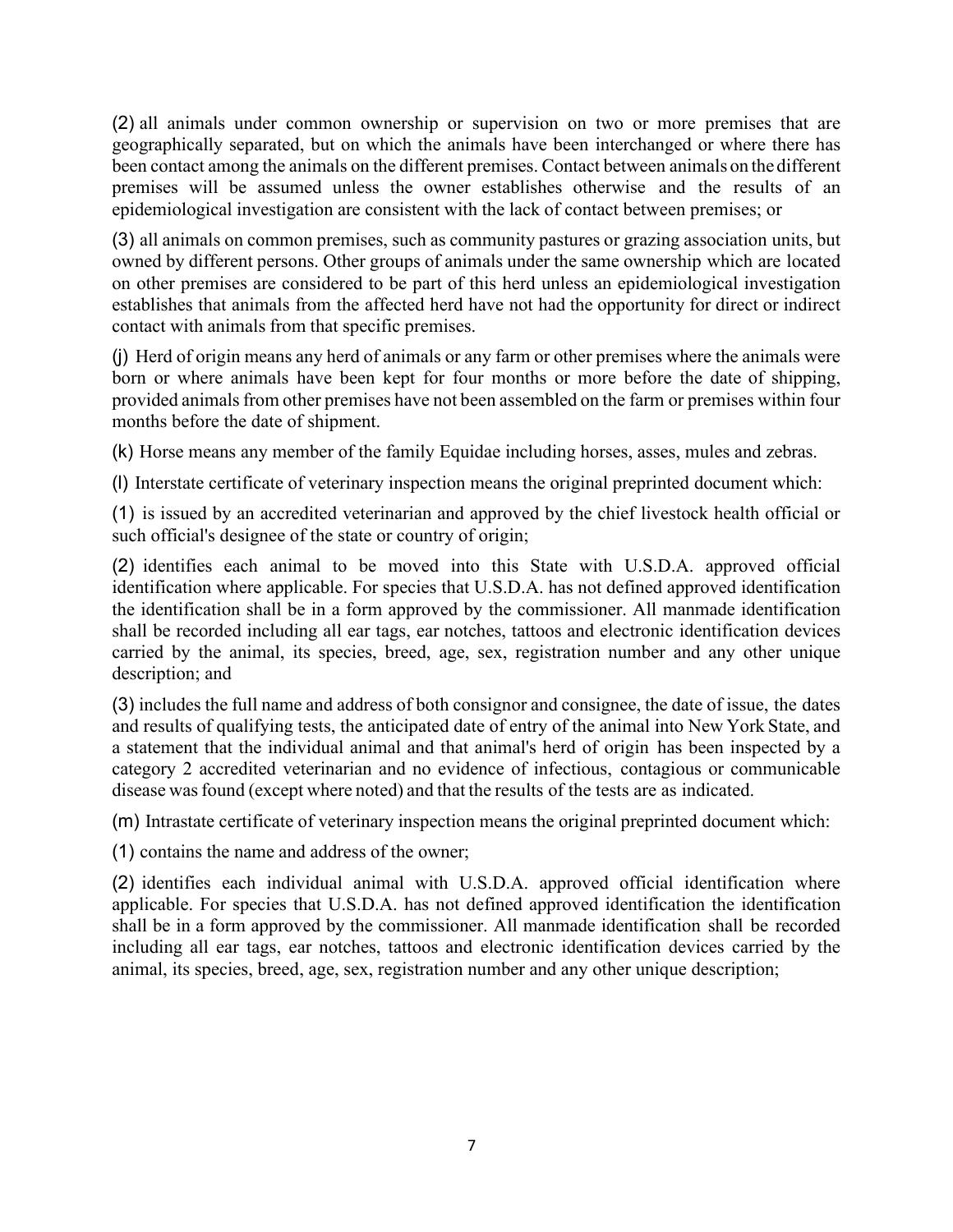(3) includes a statement that the individual animal and that animal's herd of origin has been inspected by a category 2 accredited veterinarian on or after May 1st of the current year and no evidence of infectious, contagious or communicable disease was found (except where noted);

(4) verifies that all required vaccinations and tests have been performed and provides a record of the results of any or all required tests; and

(5) includes the signature of the accredited veterinarian who has inspected the animals identified on the certificate verifying the accuracy of the statements thereon.

(n) New World camelidae means any member of the camelidae family native to South America, including alpacas (Vicugna pacos), llamas (Lama glama), guanacos (Lama guanicoe) and vicunas (Vicugna vicugna).

(o) Primary vaccination means the initial injection of a vaccine suitable for the species that meets the standards prescribed by the U.S.D.A. for interstate sale and is administered according to the manufacturer's instructions under the direction of a licensed veterinarian.

(p) Poultry means domesticated fowl, including chickens, turkeys, waterfowl and game birds, except doves and pigeons.

(q) Ruminant means any member of the suborder Ruminatia including cattle, goats, sheep, bison, giraffes and antelope.

(r) State means New York State.

(s) Swine means any member of the family Suidae, feral or domestic.

(t) U.S.D.A. means United States Department of Agriculture.

# Prohibitions.

No person shall bring or have present an animal on the fairgrounds during a fair which is not qualified under the provisions of this Part. No person shall present an interstate or intrastate certificate of veterinary inspection that has been altered by anyone other than the issuing veterinarian or an authorized agent.

# General requirements.

(a) Animals demonstrating clinical signs or other evidence of infectious, contagious or communicable diseases shall not be allowed on the fairgrounds during a fair.

(b) The commissioner may deny admission to, or require removal from the fair premises, or require the segregation of any animal affected with or exposed to any infectious, contagious or communicable disease.

(c) All animals presented for admission to a fair that originate from a location other than this State shall meet all State importation regulations appropriate to the species in addition to the requirements of this Part. State importation requirements can be obtained by contacting the department at 10B Airline Drive, Albany, NY 12235, (518) 457-3502, [www.agriculture.ny.gov.](http://www.agriculture.ny.gov/)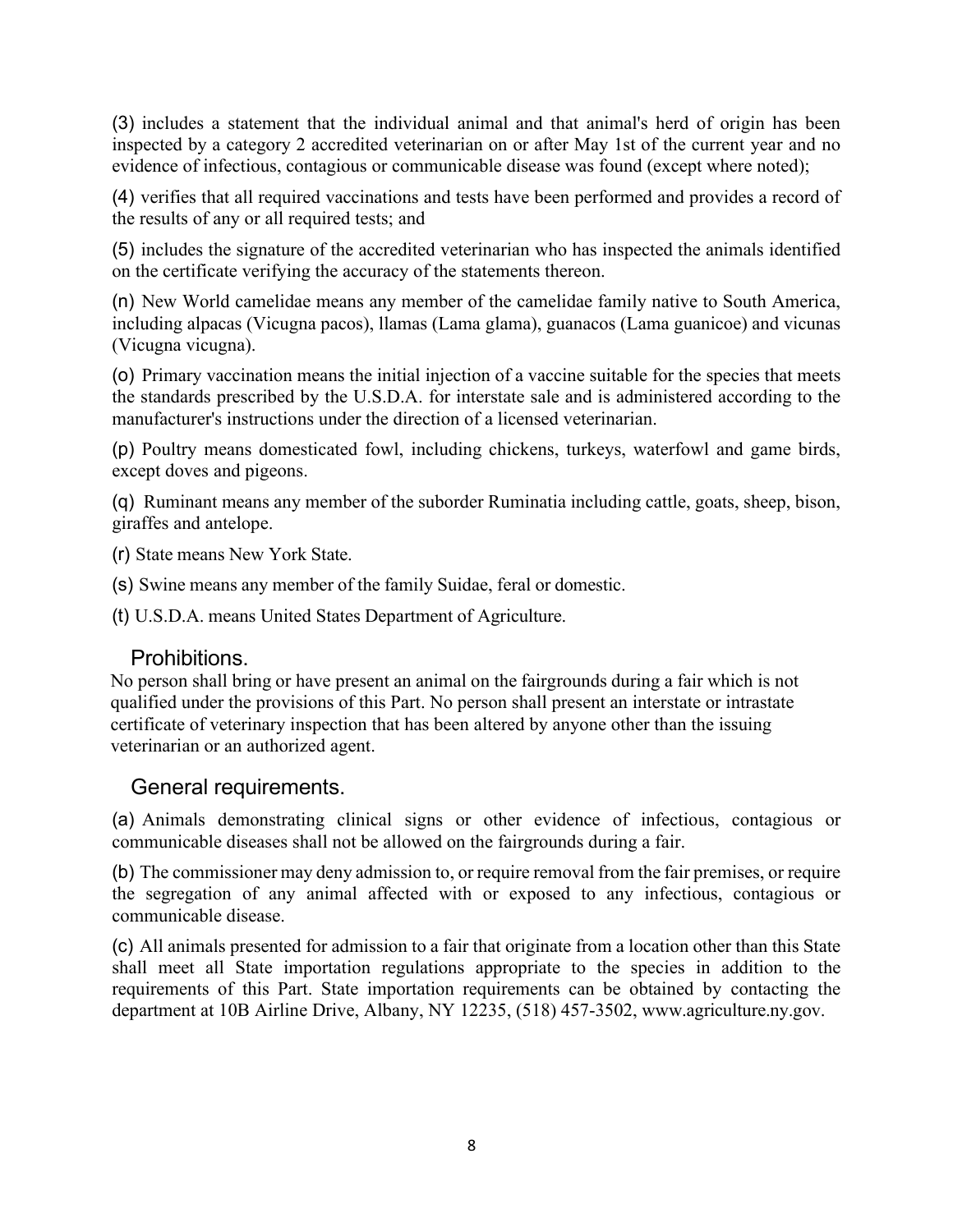(d) Animals originating from the State that qualify for admission under this Part at one fair shall be considered approved for admission at all other New York State fairs conducted during the same calendar year, subject to compliance with the rabies vaccination requirements of individual fairs, provided that the health status of the individual animal or the herd of origin does not change in the interim period. Imported animals entering a fair accompanied by an interstate certificate of veterinary inspection may utilize the same certificate at all other New York State fairs conducted during the same calendar year if the initial entry to a fair is within 30 days of issuance.

(e) In the event the commissioner issues a notice pursuant to New York State Agriculture and Markets Law, section 72 affecting an area which includes a fairground, all animals presented for admission to that fair shall be in compliance with the disease control requirements of such notice.

# Rabies vaccination requirement.

(a) To qualify for admission to a fair, all animals four months of age or older for which a rabies vaccine labeled by the manufacturer for that species is available shall be accompanied by proof that the animal has been vaccinated against rabies. Vaccination shall be administered according to the manufacturer instructions within the duration of protection indicated. Animals four months of age or older for which no labeled vaccine is available shall be accompanied by proof that the animal is vaccinated against rabies if required by the rules of an individual fair.

(b) Acceptable proof of vaccination includes a signed written statement from the veterinarian or a valid certificate of veterinary inspection that has the vaccination listed and is signed by the accredited veterinarian. Acceptable proof of vaccination shall include the name of the product used and the date of administration.

# Certificate of veterinary inspection.

(a) To qualify for admission to a fair all deer, llamas, ruminants and swine shall:

(1) be accompanied by an original intrastate or interstate certificate of veterinary inspection as defined in section 351.1 of this Part which shall be presented to the commissioner at any time upon request.

# Cattle.

In addition to the requirements listed in sections 351.4 and 351.5 of this Part, all cattle presented for admission to a fair shall be accompanied by an original intrastate or interstate certificate of veterinary inspection that contains proof that the cattle have tested negative for being persistently infected with bovine viral diarrhea and proof that the cattle are vaccinated against bovine respiratory disease complex, including bovine respiratory syncytial virus, bovine viral diarrhea, infectious bovine rhinotracheitis, and parainfluenza with a product administered in a manner and time frame adequate to confer protective immunity for these diseases for the duration of the fair.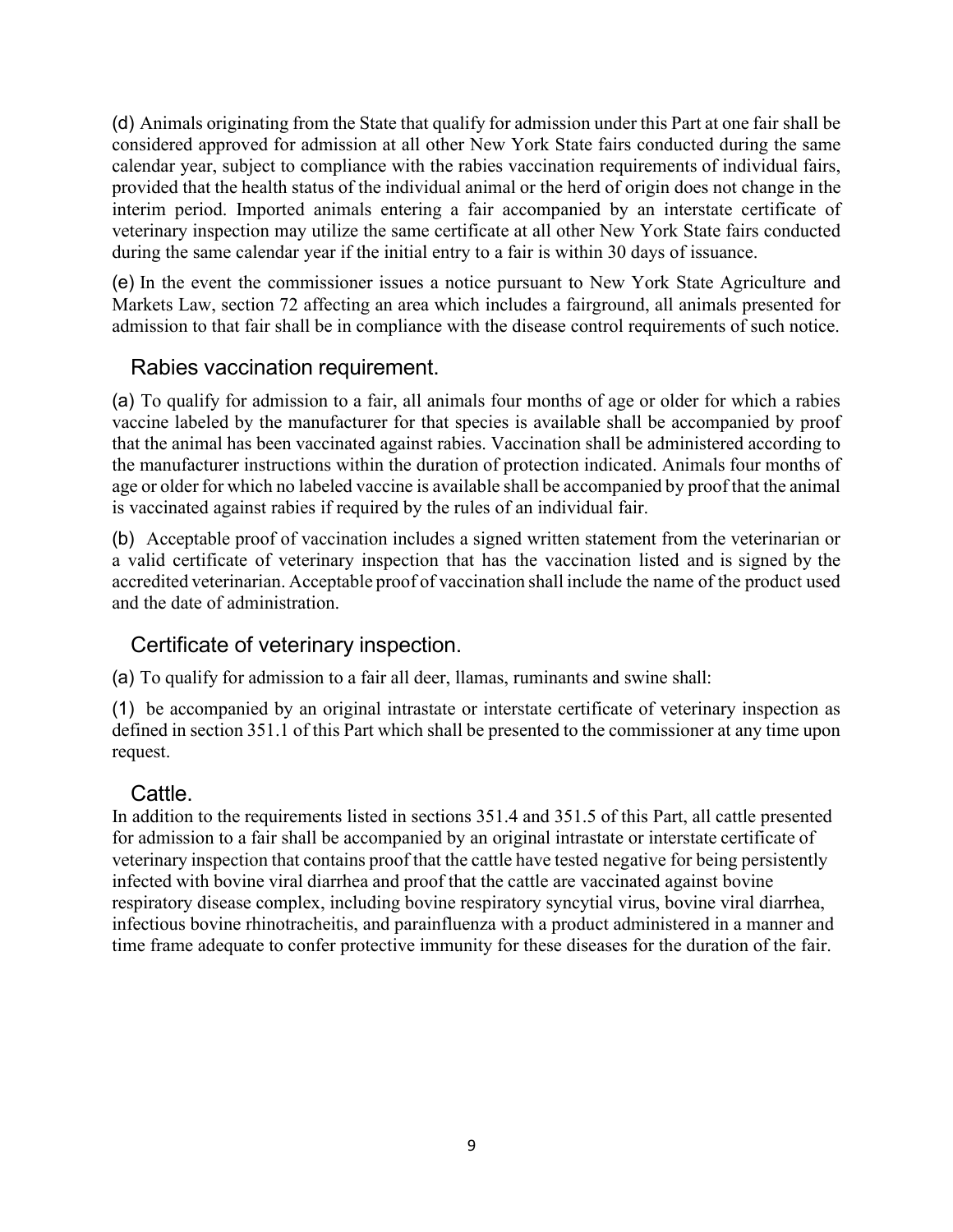# Deer.

(a) In addition to the requirements listed in sections 351.4 and 351.5 of this Part, all deer presented for admission to a fair must be accompanied by a permit as required by Parts 60, 62 and 68 of this Title. Permit information can be obtained by contacting the department at 10B Airline Drive, Albany, NY 12235, (518) 457–3502, [www.agriculture.ny.gov](http://www.agriculture.ny.gov/)

# Horses.

In addition to the requirements listed in sections 351.3 and 351.4 of this Part, all horses six months of age or older presented for admission to a fair must be accompanied by an original certificate or statement showing that the horse has tested negative to a U.S.D.A. approved test for equine infectious anemia (swamp fever) during the calendar year in which the fair is held or during the preceding calendar year.

(a) The required certificate shall include a complete identification of the horse, the date of the test, and the name and address of the laboratory that conducted the test.

(b) The certificate must be signed by an accredited veterinarian and the director of the laboratory where the test was conducted.

# New World camelidae.

In addition to the requirements listed in sections 351.4 and 351.5 of this Part, all New World camelidae presented for admission to a fair must be accompanied by an original intrastate or interstate certificate of veterinary inspection that contains proof that the New World camelidae have tested negative for being persistently infected with bovine viral diarrhea.

# Swine.

In addition to the requirements set forth in section 351.5 of this Part, all swine presented for admission to a fair shall be identified by USDA approved official eartag.

# Poultry.

All poultry presented for admission to a fair:

(a) shall be accompanied by results of a negative pullorum typhoid test conducted within 90 days prior to the opening date of the fair or originate directly from a U.S. pullorum- typhoid clean or equivalent flock. Waterfowl are exempt from this requirement. Pullorum test negative poultry shall be identified by official leg band. Poultry originating from a status flock shall be accompanied by proof of status.

# Sheep and goats.

(a) In addition to the requirements listed in sections 351.4 and 351.5 of this Part, all sheep and goats presented for admission to a fair must be accompanied by an original intrastate or interstate certificate of veterinary inspection that contains a statement that the herd of origin was inspected on or after May 1st of the current year and no evidence of contagious, infectious or communicable diseases was found.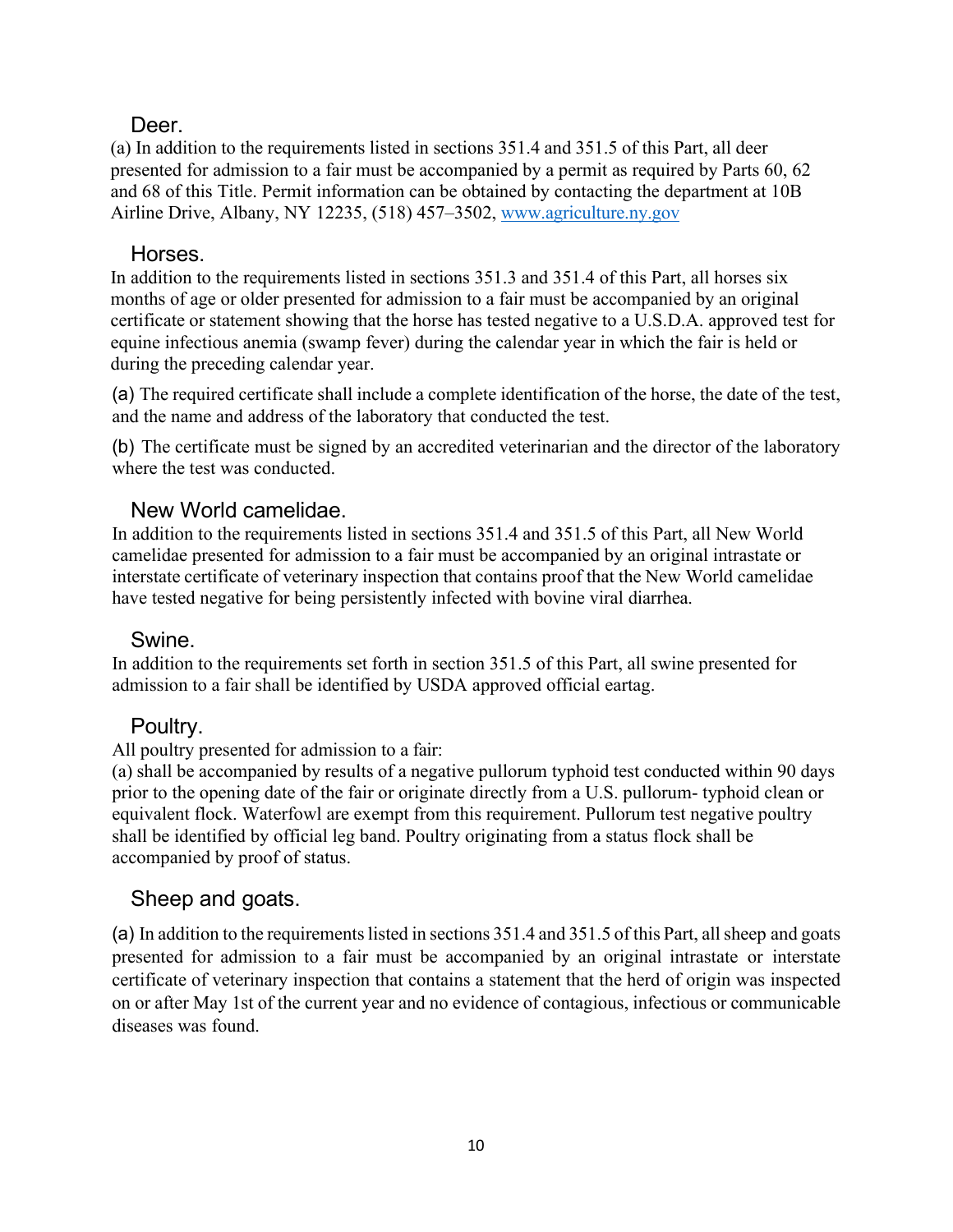(b) If evidence of soremouth (contagious ecthyma) is found on any sheep or goat, the entire exhibit including the affected animals shall immediately be removed from the fair premises.

(c) All sheep and goats must be individually identified by U.S.D.A. approved scrapie program identification as required under section 62.5 of this Title.

# Isolation on returning home.

The owner or custodian shall keep show animals biologically separate from the herd or flock for a period of at least two weeks after returning to the premise of origin.

# Fair premium book.

(a) The foregoing requirements shall be printed in each fair's premium book.

(b) Except as expressly permitted herein or as mandated by any Federal, State or county law, no fair shall impose requirements in addition to, or different from, the requirements set forth under this Part.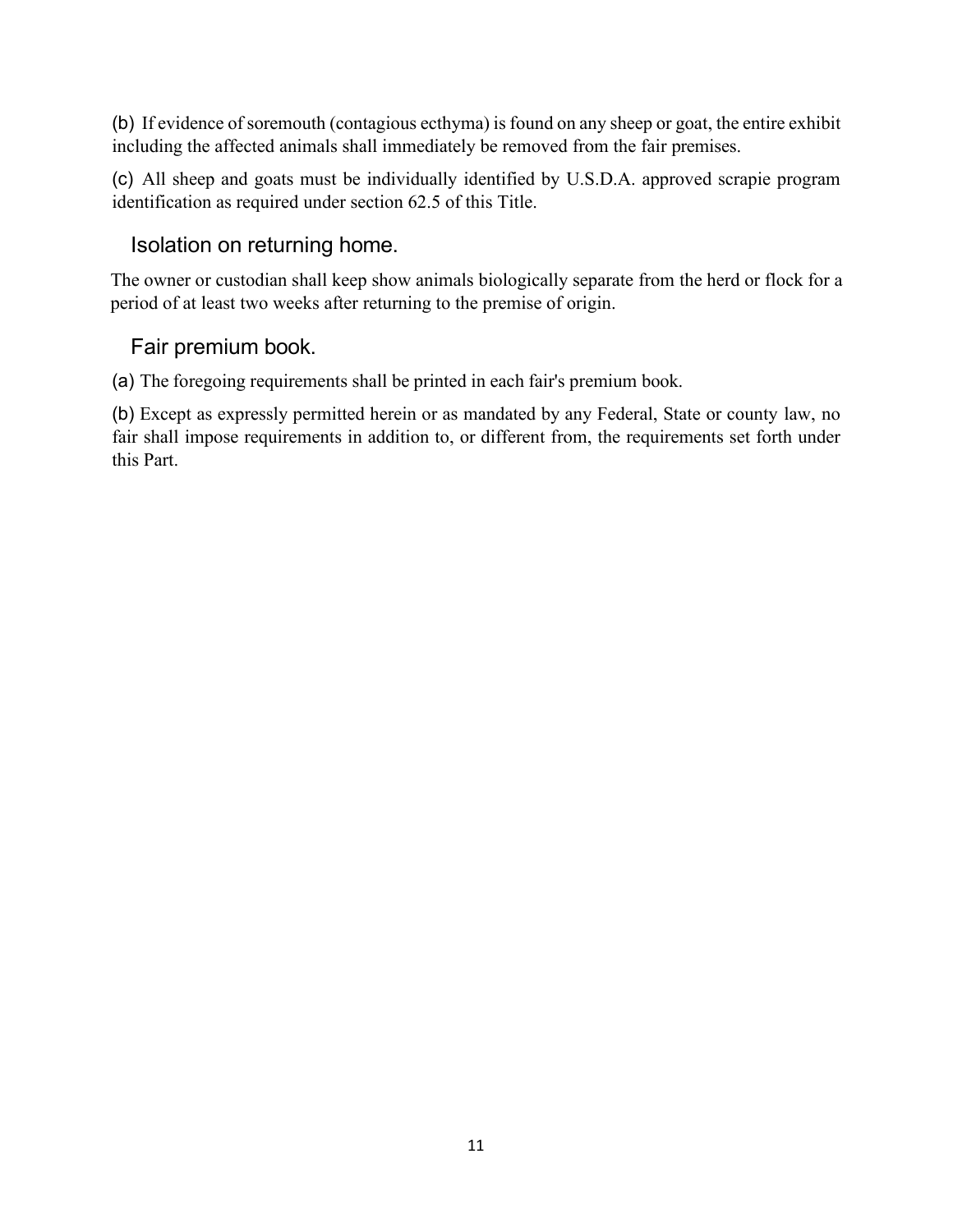# PART 352 TESTING HORSES FOR DRUGS AT PULLING CONTESTS

Sec.

**Definitions** Prohibition Test Assistance in the enforcement of this Part **Penalties** 

# Definitions.

(a) Commissioner. The Commissioner of the New York State Department of Agriculture and Markets.

(b) Department. New York State Department of Agriculture and Markets.

(c) Director. The Director of the Division of Animal Industry of the New York State Department of Agriculture and Markets.

(d) Drug. Any drug, medication, stimulant, depressant, hypnotic or narcotic used in the diagnosis, cure, mitigation, treatment or prevention of disease in man or other animals.

(e) Fair. All agricultural fairs and expositions, including the New York State Fair, which hold pulling contests and receive premium reimbursement from New York State.

(f) Horses. All members of the family Equidae.

(g) Laboratory. A laboratory designated by the commissioner to perform tests on official samples of blood, saliva and urine.

(h) Official sample. A blood sample, a saliva sample or a urine sample obtained from a horse entered in a pulling contest for a test.

(i) Test. A test performed at a laboratory on an official sample to determine the presence of drugs.

(j) Veterinarian. A veterinarian licensed and accredited by New York State and authorized by the director to take official samples.

# Prohibition.

No person shall enter or drive a horse which has a drug in its body in a pulling contest.

# Tests.

(a) An official sample shall be taken by a veterinarian of at least four horses chosen by lot in every weight class. Each horse entering each weight class shall be identified by number. Numbers shall be drawn by lot until at least four horses are designated for official sampling.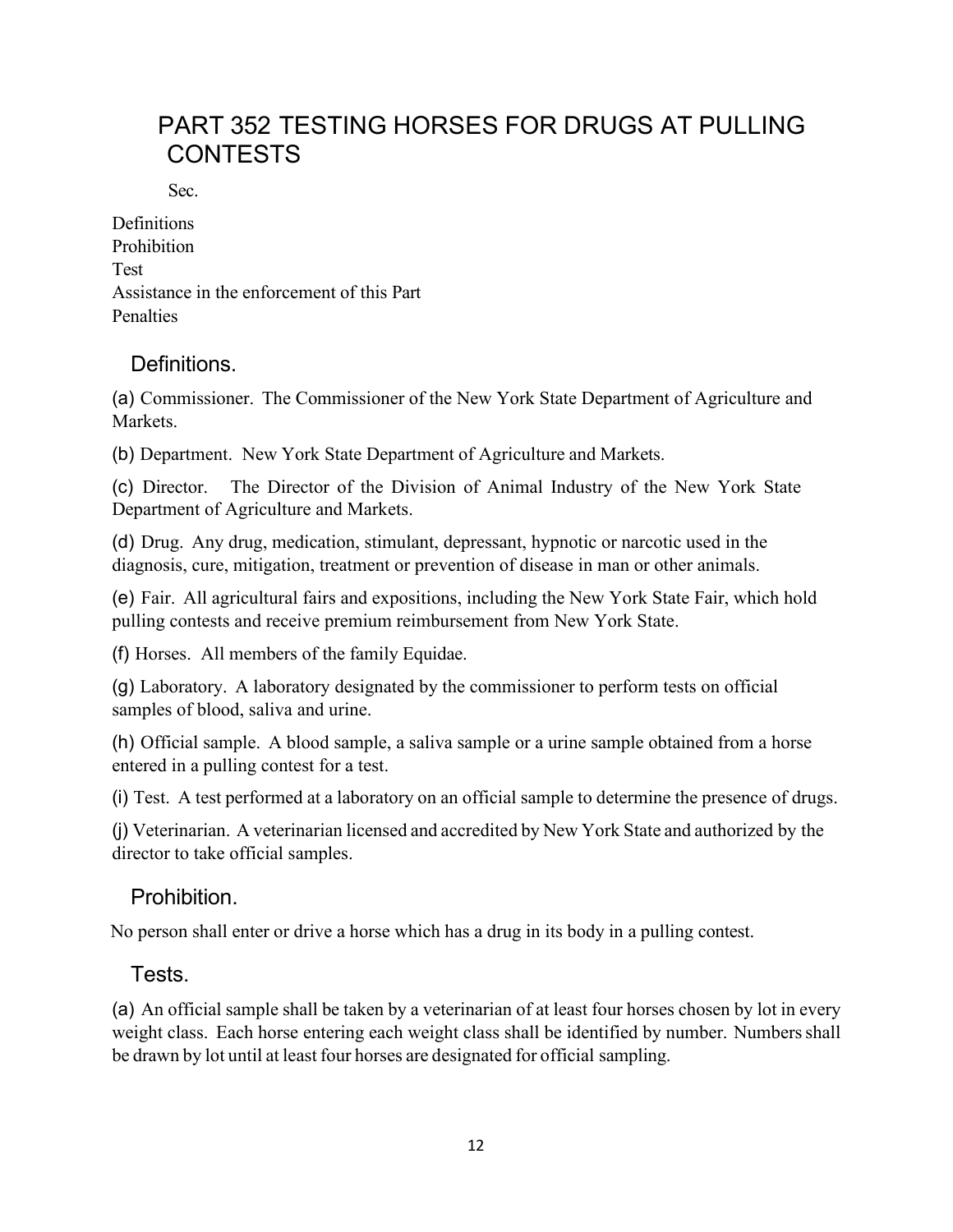(b) The veterinarian or any judge may also require that an official sample be taken of any horse not included in the selection specified in subdivision (a) of this section, if in his or her opinion such a sample is necessary to assure the integrity of the testing program.

(c) Each official sample shall be submitted by the veterinarian to a laboratory for a test. Test results disclosing the presence of drugs shall be forwarded to the director who shall notify the fair concerned and shall give written notice thereof by regular mail, personal service or certified mail to the owner and the person having care, custody or control of the horse.

# Assistance in the enforcement of this Part.

(a) The owner or the person having the care, custody or control of any horse shall present such horse for appropriate sample collection when so directed by the veterinarian, and shall restrain the horse and supply the assistance necessary for the veterinarian to obtain the official sample. Failure of the owner or the person having the care, custody or control of a horse to submit it for testing or failure to provide adequate assistance to the veterinarian in obtaining an official sample shall result in forfeiture of all rights to premiums paid for the contest for which the sample was to be collected and immediate exclusion from participation in future pulling contests at fairs.

(b) Responsibility of fairs.

Each fair shall comply with and assist in the enforcement of this Part and provide such restraint facilities and lighting as may be required by the department.

# Penalties.

The owner of any horse which tests positive for the presence of drugs shall be held responsible for the violation.

(a) First violation. Within 15 days from the date of the notice of the first violation, the owner shall return to the director for refund to the appropriate fair, any premium awarded in the pulling contest for which the sample was taken. The owner shall be subject to a penalty pursuant to Agriculture and Markets Law, section 40.

(b) Second violation. Within 15 days from the date of notice of the second violation, the owner shall return to the director for refund to the appropriate fair, any premium awarded in the pulling contest for which the sample was taken. The owner shall be subject to a penalty pursuant to Agriculture and Markets Law, section 40.

(c) Third violation. Within 15 days from the date of the notice of the third violation, the owner shall return to the director for refund to the appropriate fair, any premium awarded in the pulling contest for which the sample was taken. The owner shall be subject to a penalty pursuant to Agriculture and Markets Law, section 40. Further, the owner shall thereafter be prohibited from participating in pulling contests at fairs for two years from the date of the notification of the third violation.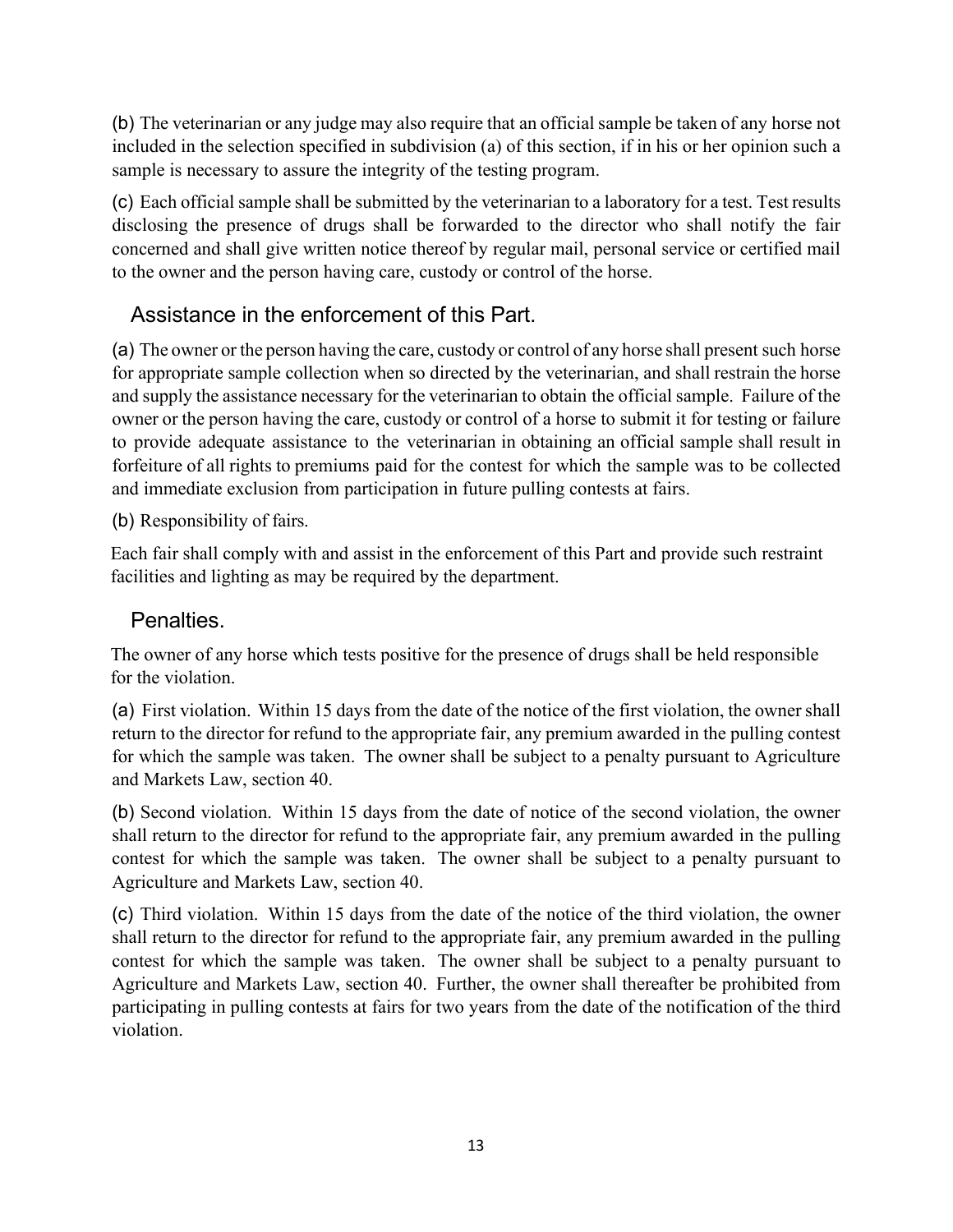(d) Succeeding violations. Within 15 days from the date of the notice of succeeding violations, the owner shall return to the director for refund to the appropriate fair, any premium awarded in the horse pulling contest for which the sample was taken. The owner shall be subject to a penalty pursuant to Agriculture and Markets Law, section 40. Further, the owner shall be prohibited from participating in pulling contests at fairs for five years from the date of the notification of the succeeding violation.

(e) Failure to return the premium within the 15-day period will result in the exclusion of the owner from participation in pulling contests at fairs thereafter, unless a request for hearing has been made pursuant to subdivision (f) of this section.

(f) If, within 15 days from the date of the notice of any violation, the owner makes a written request to the commissioner for a hearing, the commissioner, upon reasonable notice to all parties and to the fair at which the pulling contest was held and at which the sample in question was taken, shall fix a date for a hearing to be held pursuant to article 3 of the Agriculture and Markets Law of the State of New York and the rules and regulations of the New York State Department of Agriculture and Markets.

(1) Each request for a hearing must be accompanied by a security deposit in the form of a certified check or money order equal to the amount of premium moneys received in the pulling contest at which the alleged violation occurred. If, subsequent to the date of the pulling contest at which the violation occurred and before the determination is made upon the hearing, the owner receives any premium moneys from any other pulling contests in fairs, the amount of the security deposit shall be increased by the amount of such premium.

(2) After such hearing, the commissioner shall issue a determination and order setting forth any penalties which shall be assessed and the grounds upon which they are based, and any premium moneys which must be returned. The security deposit shall be applied to the payment of premium moneys. Any balance of security deposit funds remaining after such payments are deducted shall be returned to the owner. As required in this Part, the commissioner shall also order that the owner be prohibited from participating in pulling contests.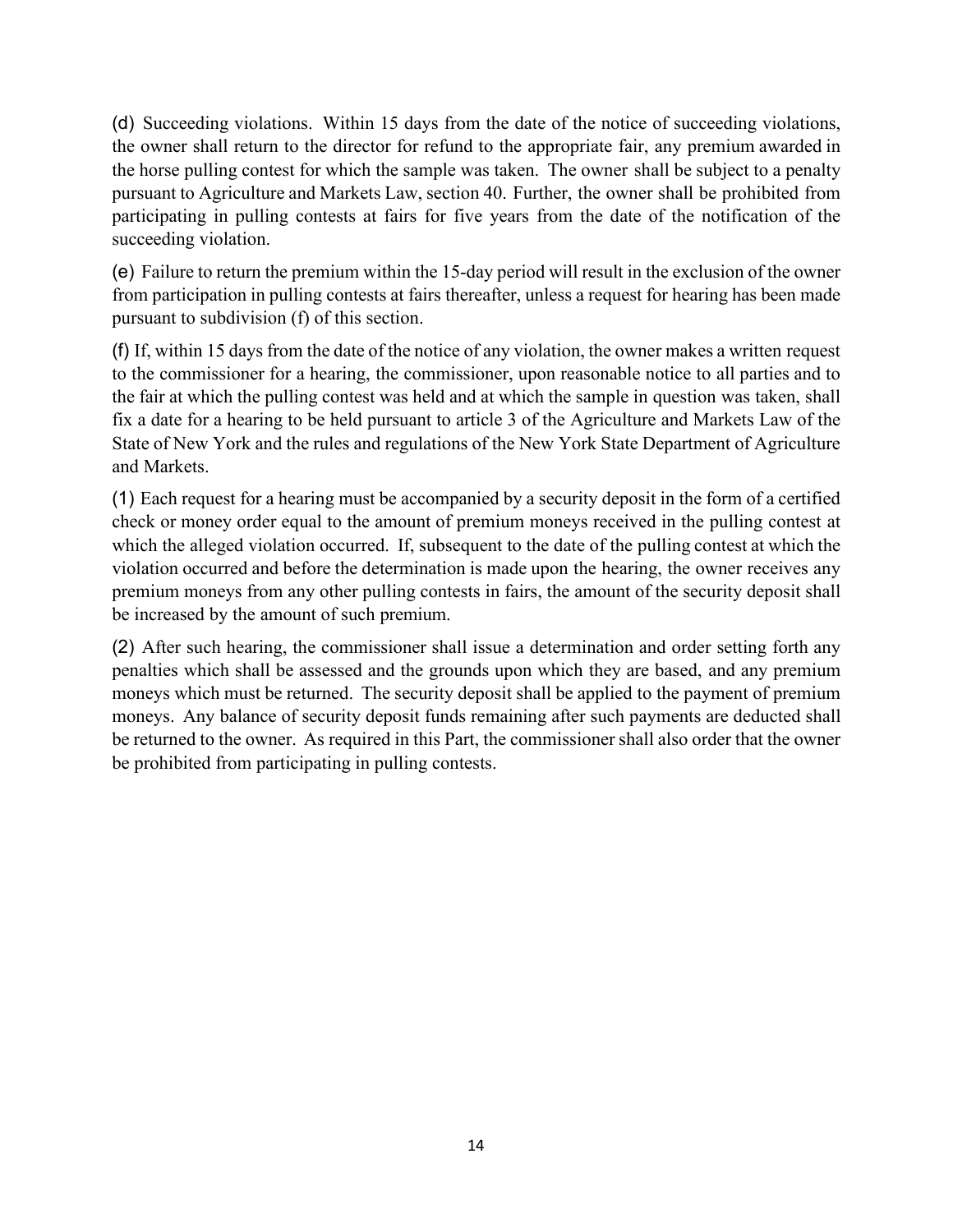# EXCERPTS FROM THE NOT-FOR-PROFIT CORPORATIONS LAW

# § 1409. Agricultural and horticultural corporations.

## (a) Definition.

An agricultural or horticultural corporation or society is a corporation formed under or by a general or special law for promoting agriculture, horticulture and the mechanic arts.

## (b) Type of corporation.

An agricultural or horticultural corporation is a non-charitable corporation under this chapter, except that any such corporation which has received moneys from the state or has acted as agent for the state under paragraph (c) of this section, or has acquired or does acquire real property by condemnation is or becomes a charitable corporation under this chapter.

## (c) Condemnation.

In case any agricultural or horticultural corporation or any other agricultural society which has received moneys from the state for premiums paid for improving the breed of cattle, sheep and horses, or has acted as agent for the state in disbursing moneys for such purpose can not acquire real property needed for its corporate purposes upon satisfactory terms, it may acquire such real property by condemnation. Any real property acquired by condemnation, or otherwise, shall not be subject to condemnation by any other private corporation except a railroad corporation.

## (d) Report of corporation receiving aid; disposition of property.

Any county agricultural corporation receiving after May tenth, nineteen hundred and twenty, money from any county shall, through its secretary, make annually to the board of supervisors a detailed statement with vouchers showing the disbursement during the year of all moneys so received. If such a corporation shall cease to exist, or without satisfactory reason shall fail or neglect to hold its annual exhibitions or fairs for a period of two years, the board of supervisors on notice to the corporation may petition the supreme court of the judicial district or the county court of the county to declare a forfeiture to the county of the real and personal property of the corporation in whole or in part or to confer on the county a lien upon such property, whereupon such court may make a decree determining the legal or equitable rights of the county in such property subject to the rights of creditors of the corporation.

(e) Restrictions on the formation of corporations.

There shall be but one county corporation in a county, and but one town corporation in a town, except that a second corporation may be formed if it is to be the surviving corporation under a plan of merger with the existing corporation, in which event, the certificate of incorporation of such second corporation shall have endorsed thereon or annexed thereto the approval of a justice of the supreme court of the judicial district in which the office of such corporation is to be located. Ten days written notice of the application for such approval, accompanied by a copy of the proposed certificate, shall be given to the attorney general. Whenever a new county shall be or shall have been erected out of a part of an existing county in which a county corporation existed at the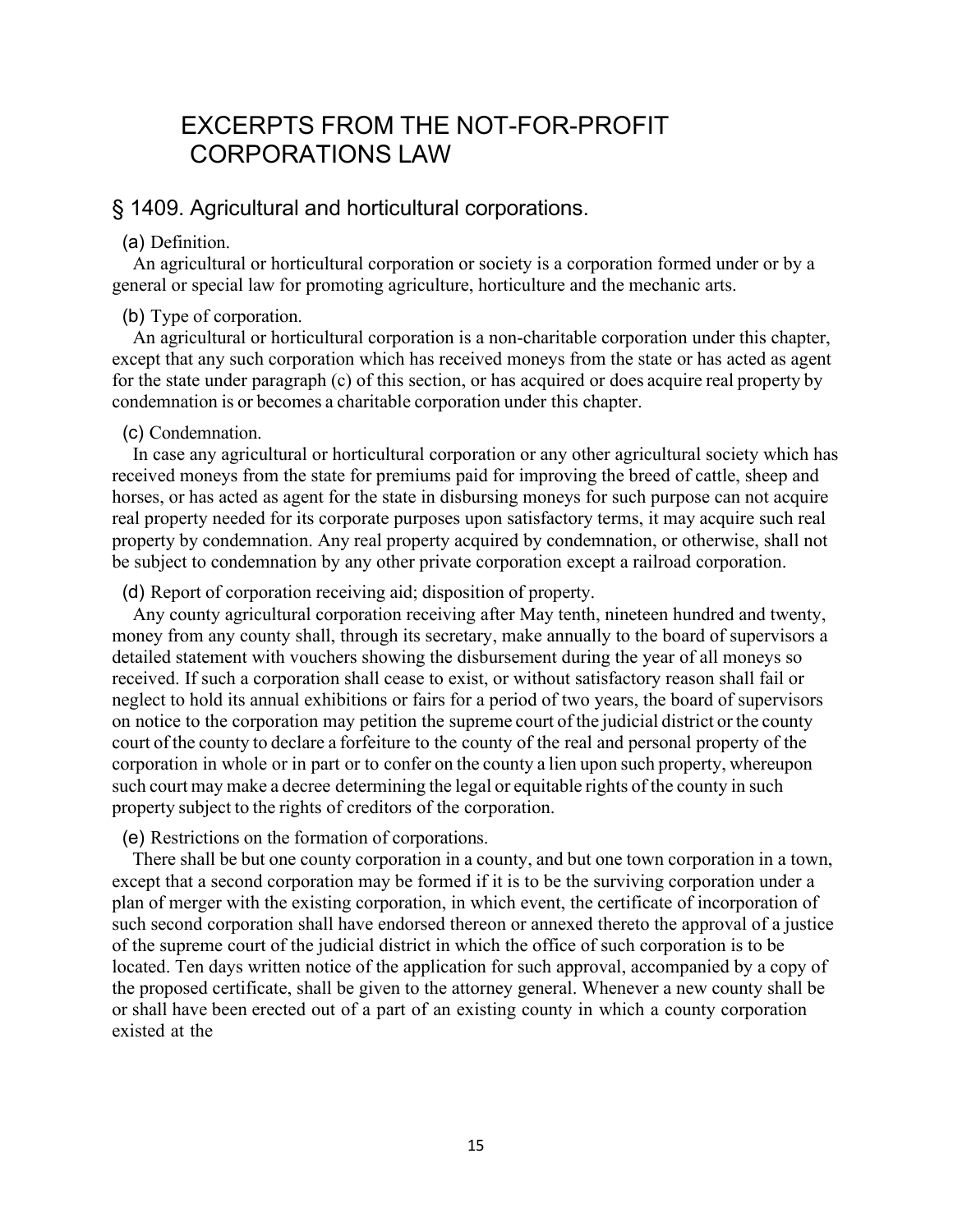time of the erection of such new county, the existing corporation may at its option be continued as the county corporation of both counties. The determination of an existing corporation to be continued as a county corporation for both counties shall be evidenced by a certificate thereof, signed and acknowledged by a majority of the directors, and filed in the office of the secretary of state and in the office of the clerk of each of such counties. A town corporation may be formed for several towns, but the formation of such corporation shall not prevent the formation of a separate town corporation for any such town.

## (f) Annual fairs and premiums.

Every agricultural or horticultural corporation, the American institute in the city of New York, and the New York state agricultural society, shall hold annual fairs and exhibitions, and distribute premiums. Such corporations and societies shall regulate and award premiums on such articles, productions and improvements as they deem best calculated to promote the agricultural, horticultural, mechanic and domestic arts of the state, having special reference to the net profits which accrue or are likely to accrue from the mode of raising crops, or stock, or fabricating the articles exhibited, so that the award be made to the most economical or profitable mode of production. A county or town corporation, by a two-thirds vote of the members present and voting at a regular meeting or at a special meeting, duly called for that purpose, may fix the place where the annual fair and exhibition of the corporation shall be held.

#### (g) Regulation of shows on exhibition grounds.

Any agricultural or horticultural corporation, or the executive committee of such board, may regulate or prevent all kinds of theatrical, or circus, exhibitions and shows, huckstering and traffic in fruits, goods, wares and merchandise, of whatever description, and shall prevent all kinds of mountebank exhibitions or shows for gain on the fair days on such fair grounds, and also within a distance of two hundred yards of the fair grounds of the corporation, if it shall determine that they obstruct or interfere with the free and uninterrupted use of the highways around and approaching such fair grounds.

### (h) Capital stock.

An agricultural or horticultural corporation may have capital stock aggregating not less than five thousand dollars, divided into shares of not less than ten dollars each, and may issue such certificates at not less than the par value thereof to raise money for its corporate purposes, if provision therefor is made in its certificate of incorporation or in a certificate filed pursuant to section 803 (Certificate of amendment; contents). An agricultural or horticultural corporation, which has issued or shall hereafter issue capital stock, entitling its shareholders to dividends from the profits of the corporation, shall be subject to the business corporation law and not to the provisions of this chapter in conflict therewith.

#### (i) Annual report.

On or before December fifteenth in each year, the directors of every agricultural or horticultural corporation shall make a verified report to the commissioner of agriculture and markets of the transactions of the corporation for the preceding twelve months giving full details of the receipts and expenditures thereof, with a list of premiums awarded and to whom and for what awarded.

## (j) Membership in state society.

The presidents of the county agricultural corporations, or delegates to be chosen by such corporations annually, shall be ex officio members of the New York state agricultural society.

(k) Exhibitions and entertainments on fair grounds to be exempt from license.